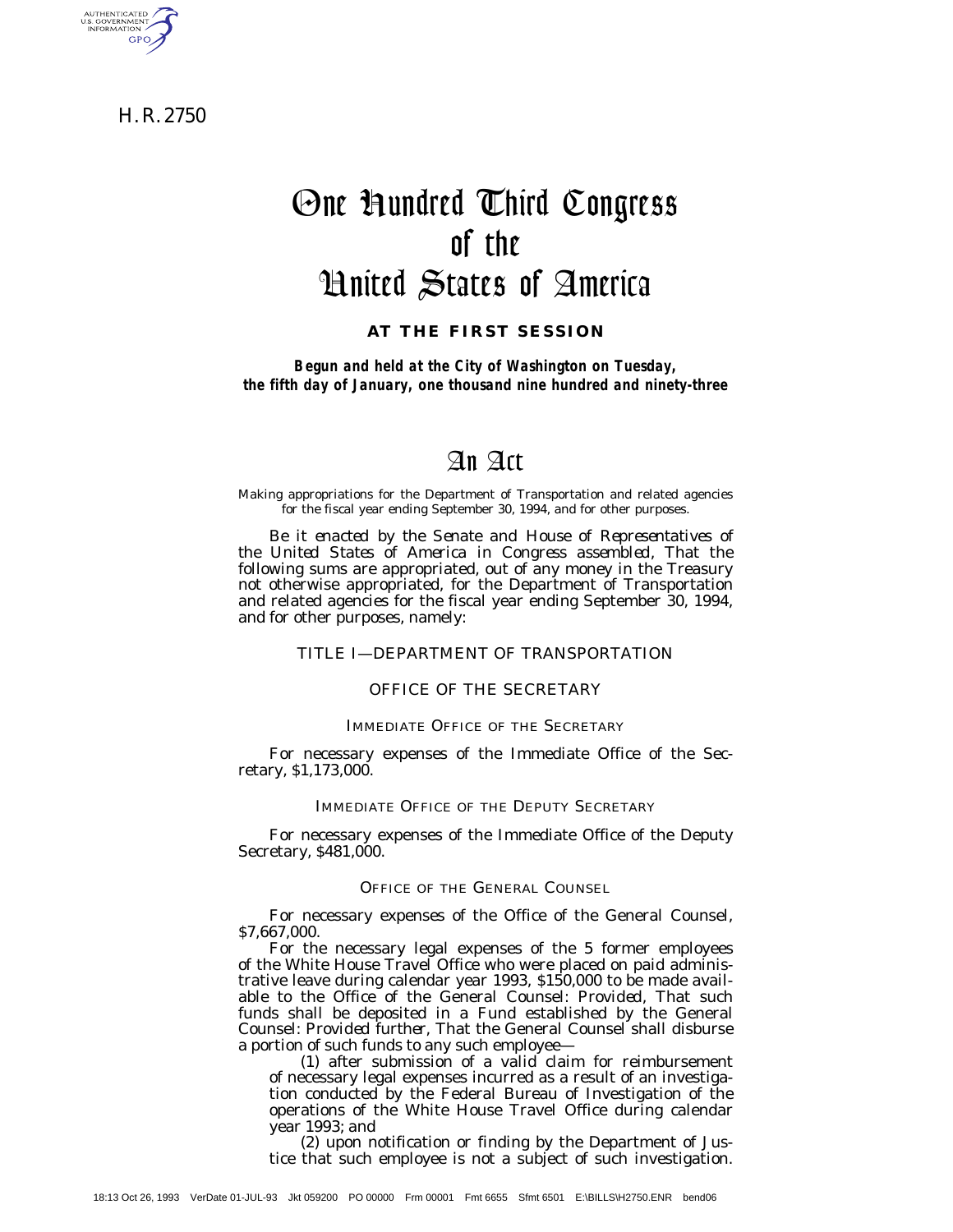#### OFFICE OF THE ASSISTANT SECRETARY FOR TRANSPORTATION POLICY

For necessary expenses of the Office of the Assistant Secretary for Transportation Policy, \$2,410,000.

## OFFICE OF THE ASSISTANT SECRETARY FOR AVIATION AND INTERNATIONAL AFFAIRS

For necessary expenses of the Office of the Assistant Secretary for Aviation and International Affairs, \$8,000,000.

#### OFFICE OF THE ASSISTANT SECRETARY FOR BUDGET AND PROGRAMS

For necessary expenses of the Office of the Assistant Secretary for Budget and Programs, \$2,826,000, including not to exceed \$60,000 for allocation within the Department for official reception and representation expenses as the Secretary may determine.

## OFFICE OF THE ASSISTANT SECRETARY FOR GOVERNMENTAL AFFAIRS

For necessary expenses of the Office of the Assistant Secretary for Governmental Affairs, \$2,100,000.

## OFFICE OF THE ASSISTANT SECRETARY FOR ADMINISTRATION

For necessary expenses of the Office of the Assistant Secretary for Administration, \$27,066,000.

## OFFICE OF PUBLIC AFFAIRS

For necessary expenses of the Office of Public Affairs, \$1,355,000.

## EXECUTIVE SECRETARIAT

For necessary expenses of the Executive Secretariat, \$900,000.

#### CONTRACT APPEALS BOARD

For necessary expenses of the Contract Appeals Board, \$602,000.

## OFFICE OF CIVIL RIGHTS

For necessary expenses of the Office of Civil Rights, \$1,430,000.

## OFFICE OF SMALL AND DISADVANTAGED BUSINESS UTILIZATION

For necessary expenses of the Office of Small and Disadvantaged Business Utilization, \$934,000: *Provided,* That, notwithstanding any other provision of law, funds available for the purposes of the Minority Business Resource Center in this or any other Act may be used for business opportunities related to any mode of transportation.

#### OFFICE OF INTELLIGENCE AND SECURITY

For necessary expenses of the Office of Intelligence and Security, \$1,000,000.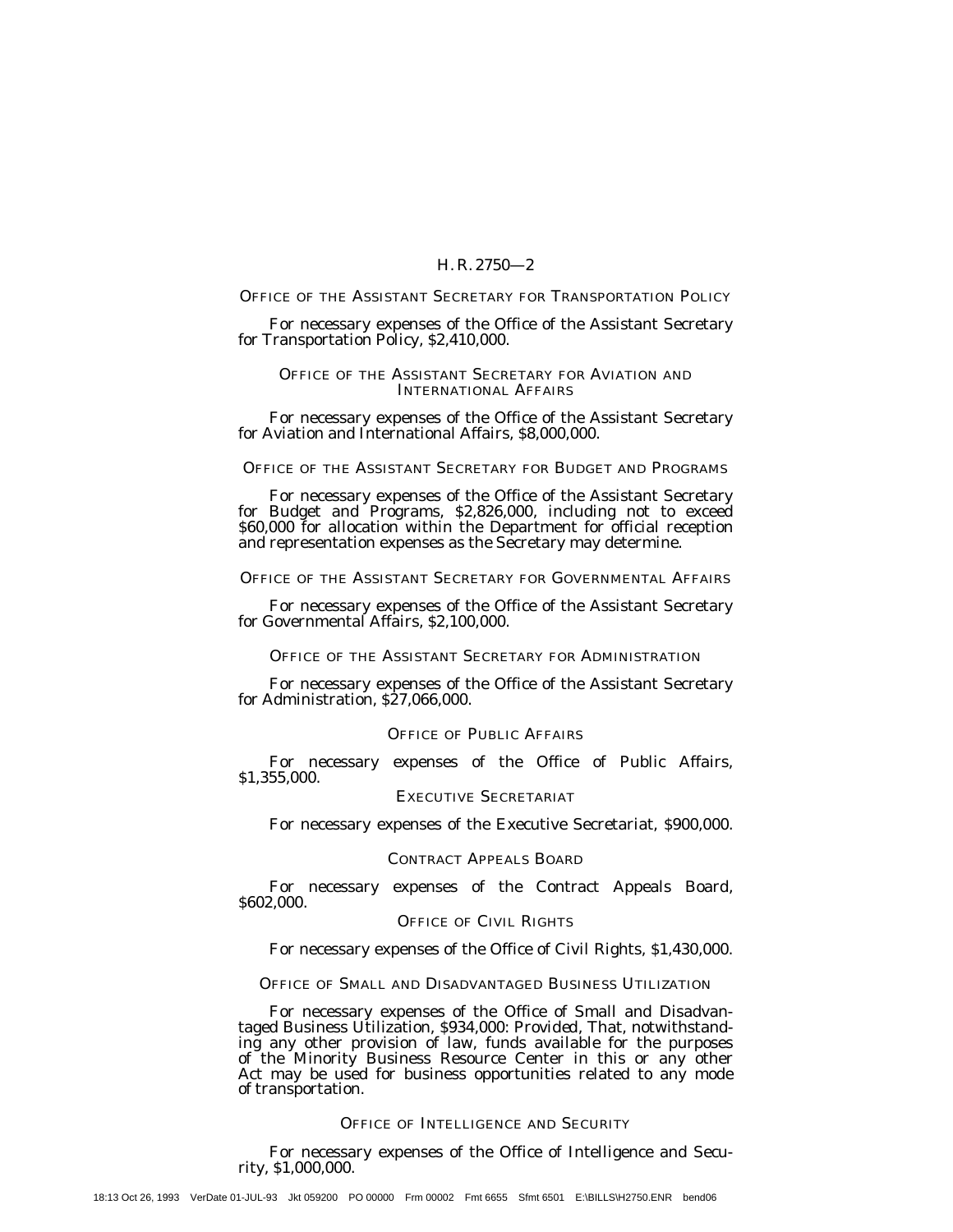#### TRANSPORTATION PLANNING, RESEARCH, AND DEVELOPMENT

For necessary expenses for conducting transportation planning, research, and development activities, including the collection of national transportation statistics, to remain available until expended, \$9,232,000.

#### OFFICE OF COMMERCIAL SPACE TRANSPORTATION

#### OPERATIONS AND RESEARCH

For necessary expenses for operations and research activities related to commercial space transportation, \$4,700,000, of which \$1,500,000 shall remain available until expended: *Provided,* That notwithstanding any other provision of law, there may be credited to this account up to \$200,000 received from user fees established for regulatory services.

#### WORKING CAPITAL FUND

Necessary expenses for operating costs and capital outlays of the Department of Transportation Working Capital Fund not to exceed \$93,000,000 shall be paid, in accordance with law, from appropriations made available by this Act and prior appropriations Acts to the Department of Transportation, together with advances and reimbursements received by the Department of Transportation.

#### PAYMENTS TO AIR CARRIERS

#### (LIQUIDATION OF CONTRACT AUTHORIZATION)

#### (AIRPORT AND AIRWAY TRUST FUND)

For liquidation of obligations incurred for payments to air carriers of so much of the compensation fixed and determined under section 419 of the Federal Aviation Act of 1958, as amended (49 U.S.C. 1389), as is payable by the Department of Transportation, \$33,423,077, to remain available until expended and to be derived from the Airport and Airway Trust Fund: *Provided,* That none of the funds in this Act shall be available for the implementation or execution of programs in excess of \$33,423,077 for the Payments to Air Carriers program in fiscal year 1994: *Provided further,* That none of the funds in this Act shall be used by the Secretary of Transportation to make payment of compensation under section 419 of the Federal Aviation Act of 1958, as amended, in excess of the appropriation in this Act for liquidation of obligations incurred under the ''Payments to air carriers'' program: *Provided further,* That none of the funds in this Act shall be used for the payment of claims for such compensation except in accordance with this provision: *Provided further,* That none of the funds in this Act shall be available for service to communities in the fortyeight contiguous States that are located fewer than seventy highway miles from the nearest large or medium hub airport, or that require a rate of subsidy per passenger in excess of \$200, unless such point is greater than two hundred and ten miles from the nearest large or medium hub airport.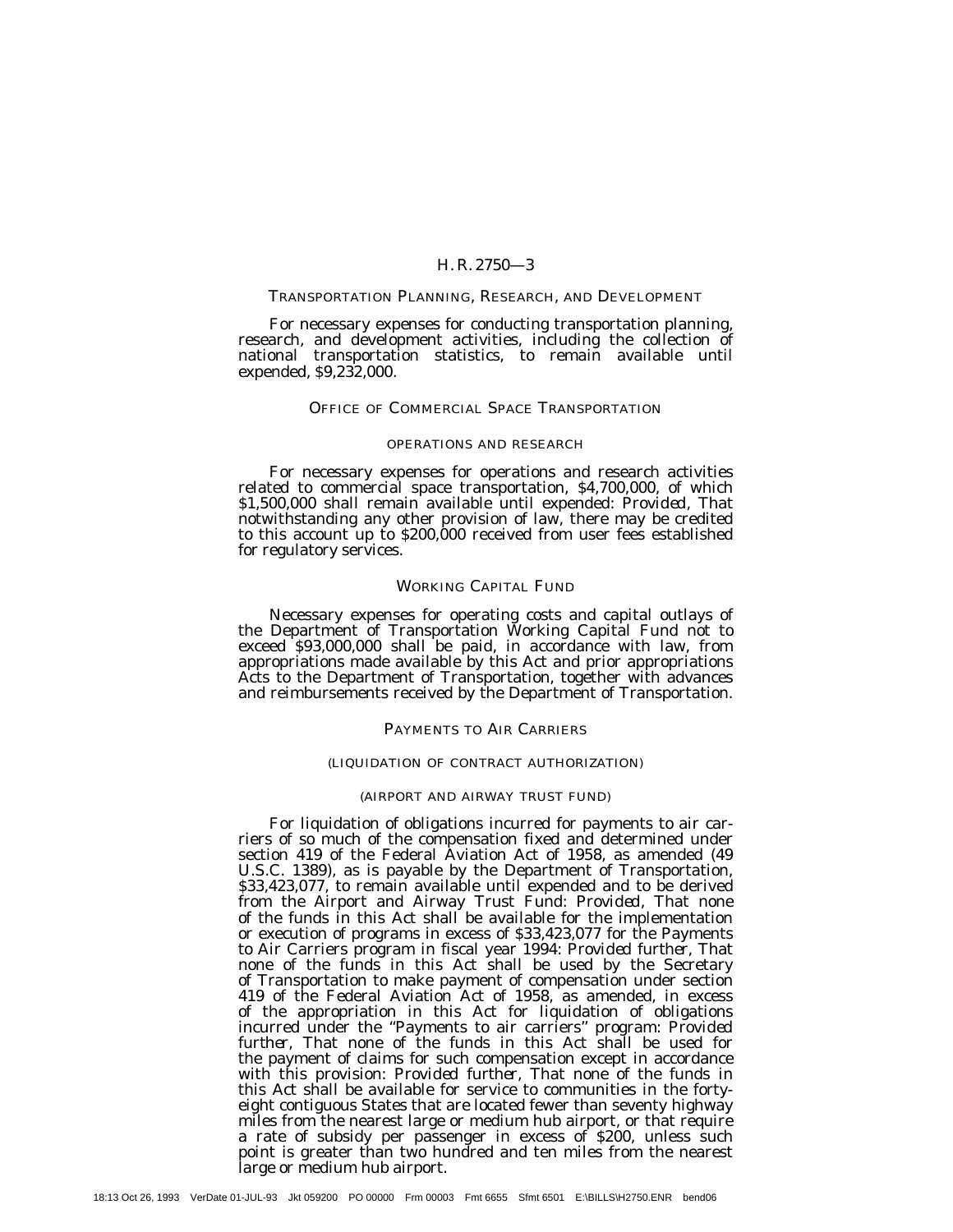## RENTAL PAYMENTS

For necessary expenses for rental of headquarters and field space and related services assessed by the General Services Administration, \$149,605,000: *Provided,* That of this amount, \$3,262,000 shall be derived from the Highway Trust Fund, \$37,114,000 shall be derived from the Airport and Airway Trust Fund, \$576,000 shall be derived from the Pipeline Safety Fund, and \$175,000 shall be derived from the Harbor Maintenance Trust Fund: *Provided further,* That in addition, for assessments by the General Services Administration related to the space needs of the Federal Highway Administration, \$17,524,000, to be derived from "Federal-aid Highways", subject to the "Limitation on General Operating Expenses''.

## MINORITY BUSINESS RESOURCE CENTER PROGRAM

For the cost of direct loans, \$300,000, as authorized by 49 U.S.C. 332: *Provided,* That of this amount, \$120,000 shall be derived from unobligated balances of the Office of Small and Disadvantaged Business Utilization: *Provided further,* That such costs, including the cost of modifying such loans, shall be as defined in section 502 of the Congressional Budget Act of 1974: *Provided further,* That these funds are available to subsidize gross obligations for the principal amount of direct loans not to exceed \$7,500,000. In addition, for administrative expenses to carry out the direct loan program, \$400,000: *Provided further,* That of this amount \$180,000 shall be derived from unobligated balances of the Office of Small and Disadvantaged Business Utilization.

#### COAST GUARD

#### OPERATING EXPENSES

For necessary expenses for the operation and maintenance of the Coast Guard, not otherwise provided for; purchase of not to exceed four passenger motor vehicles for replacement only; payments pursuant to section 156 of Public Law 97-377, as amended (42 U.S.C. 402 note), and section 229(b) of the Social Security Act (42 U.S.C. 429(b)); and recreation and welfare; \$2,570,000,000, of which \$25,000,000 shall be derived from the Oil Spill Liability Trust Fund; and of which \$32,250,000 shall be expended from the Boat Safety Account: *Provided,* That the number of aircraft on hand at any one time shall not exceed two hundred and twentythree, exclusive of aircraft and parts stored to meet future attrition: *Provided further,* That none of the funds appropriated in this or any other Act shall be available for pay or administrative expenses in connection with shipping commissioners in the United States: *Provided further*, That none of the funds provided in this Act shall be available for expenses incurred for yacht documentation under 46 U.S.C. 12109, except to the extent fees are collected from yacht owners and credited to this appropriation: *Provided further,* That of the funds provided under this head, not less than \$6,000,000 in work currently scheduled to be conducted at the Coast Guard Yard is to be awarded based upon a competitive solicitation of both public and private shipyards: *Provided further,* That the Commandant shall reduce both military and civilian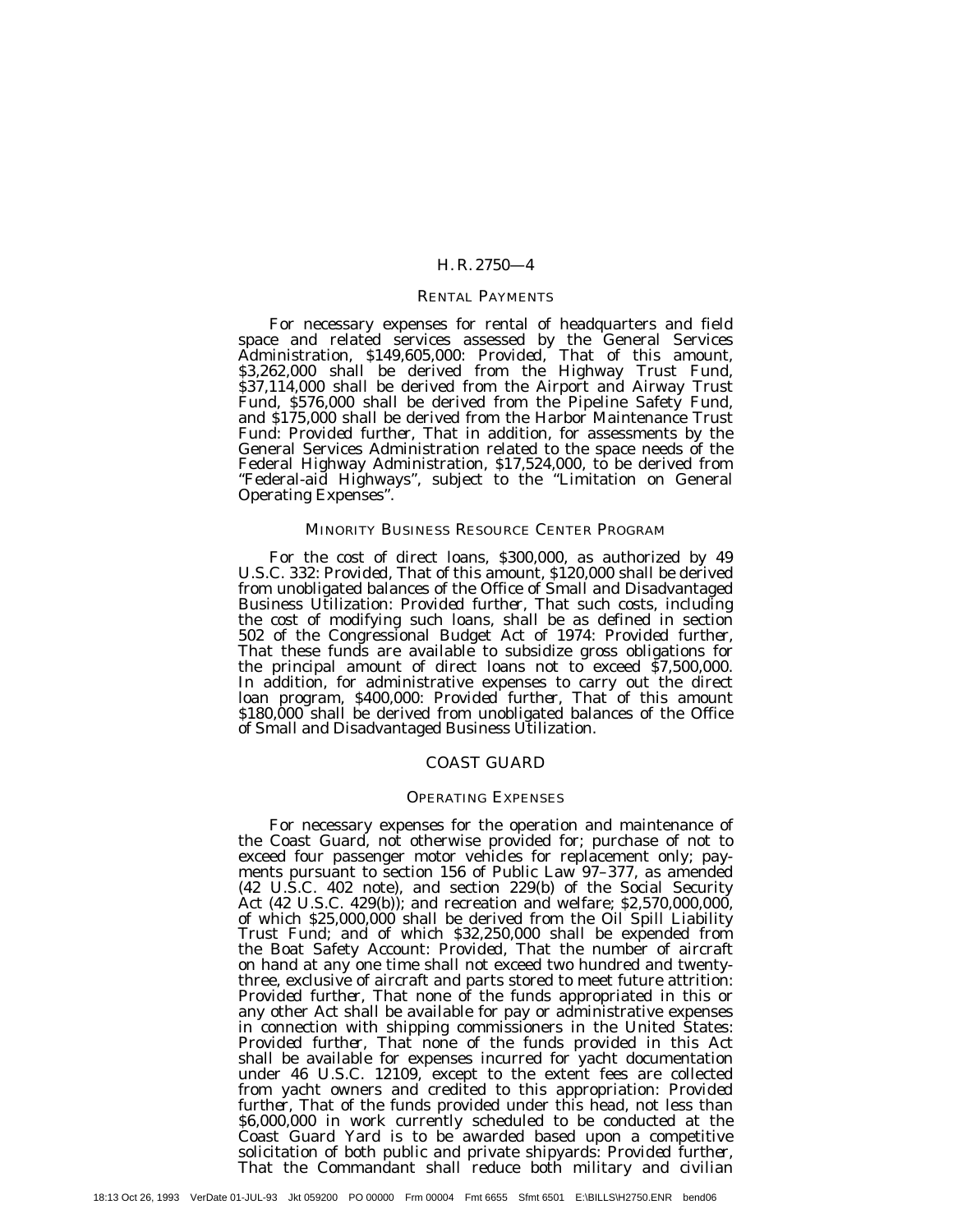employment levels for the purpose of complying with Executive Order No. 12839.

#### ACQUISITION, CONSTRUCTION, AND IMPROVEMENTS

For necessary expenses of acquisition, construction, rebuilding, and improvement of aids to navigation, shore facilities, vessels, and aircraft, including equipment related thereto, \$327,500,000, of which \$20,000,000 shall be derived from the Oil Spill Liability Trust Fund; of which \$95,300,000 shall be available to acquire, repair, renovate or improve vessels, small boats and related equipment, to remain available until September 30, 1998; \$49,685,000 shall be available to acquire new aircraft and increase aviation capability, to remain available until September 30, 1996; \$44,500,000 shall be available for other equipment, to remain available until September 30, 1996; \$96,400,000 shall be available for shore facilities and aids to navigation facilities, to remain available until September 30, 1996; and \$41,615,000 shall be available for personnel compensation and benefits and related costs, to remain available until September 30, 1994: *Provided,* That funds received from the sale of the VC–11A aircraft shall be credited to this appropriation for the purpose of acquiring new aircraft and increasing aviation capacity.

#### (RESCISSION)

Of the funds provided under this heading in Public Law 102– 388, \$20,000,000 are rescinded.

## ENVIRONMENTAL COMPLIANCE AND RESTORATION

For necessary expenses to carry out the Coast Guard's environmental compliance and restoration functions under chapter 19 of title 14, United States Code, \$22,600,000, to remain available until expended.

#### ALTERATION OF BRIDGES

For necessary expenses for alteration or removal of obstructive bridges, \$12,940,000, to remain available until expended.

## RETIRED PAY

For retired pay, including the payment of obligations therefor otherwise chargeable to lapsed appropriations for this purpose, and payments under the Retired Serviceman's Family Protection and Survivor Benefits Plans, and for payments for medical care of retired personnel and their dependents under the Dependents Medical Care Act (10 U.S.C. ch. 55), \$548,774,000.

#### RESERVE TRAINING

For all necessary expenses for the Coast Guard Reserve, as authorized by law; maintenance and operation of facilities; and supplies, equipment, and services;  $$64,000,000$ .

#### RESEARCH, DEVELOPMENT, TEST, AND EVALUATION

For necessary expenses, not otherwise provided for, for applied scientific research, development, test, and evaluation; maintenance,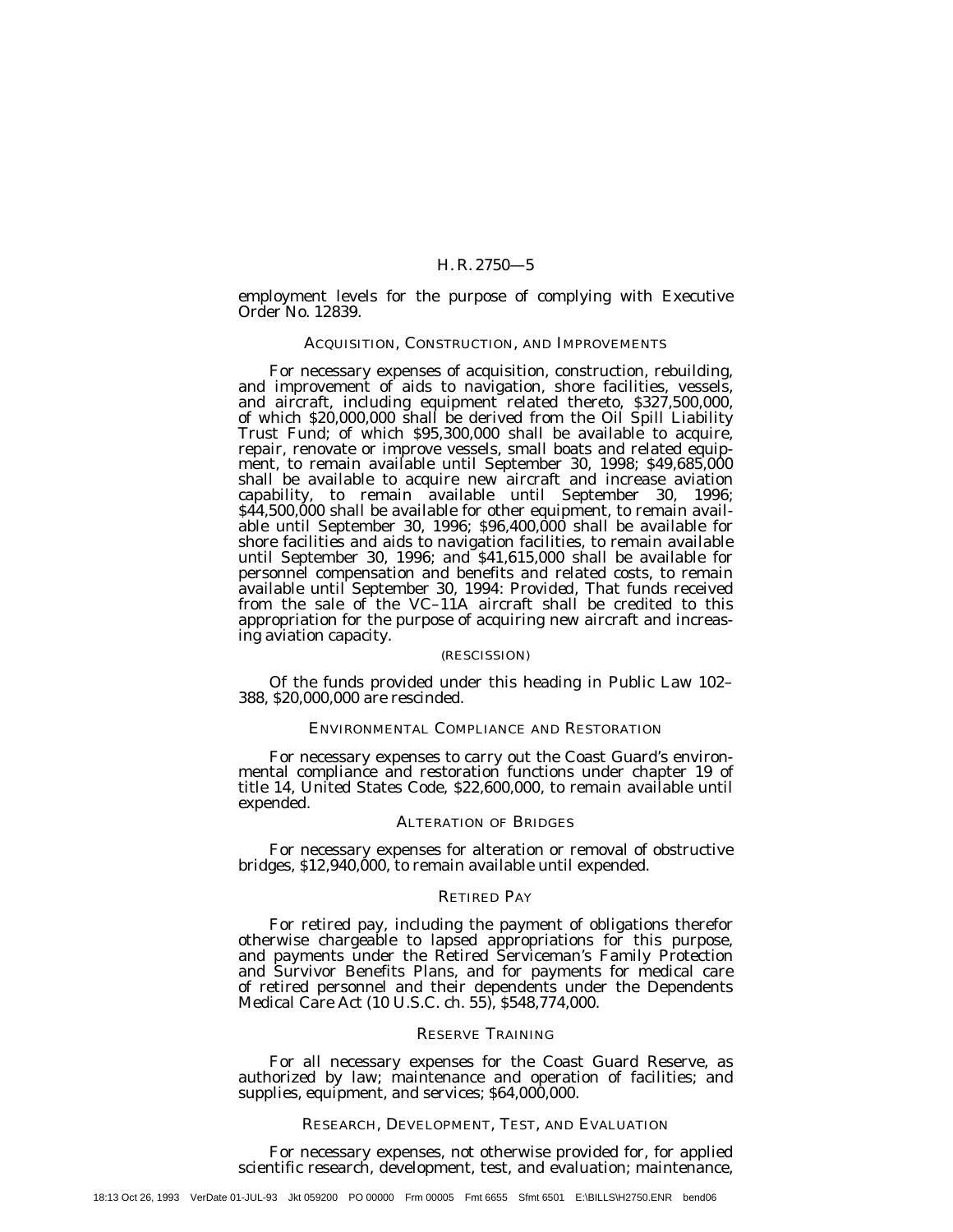rehabilitation, lease and operation of facilities and equipment, as authorized by law, \$22,500,000, to remain available until expended, of which \$4,457,000 shall be derived from the Oil Spill Liability Trust Fund: *Provided,* That there may be credited to this appropriation funds received from State and local governments, other public authorities, private sources, and foreign countries, for expenses incurred for research, development, testing, and evaluation.

#### BOAT SAFETY

#### (AQUATIC RESOURCES TRUST FUND)

For payment of necessary expenses incurred for recreational boating safety assistance under Public Law 92–75, as amended, \$32,250,000, to be derived from the Boat Safety Account and to remain available until expended.

#### FEDERAL AVIATION ADMINISTRATION

#### **OPERATIONS**

For necessary expenses of the Federal Aviation Administration, not otherwise provided for, including administrative expenses for research and development, establishment of air navigation facilities and the operation (including leasing) and maintenance of aircraft, and carrying out the provisions of the Airport and Airway Development Act, as amended, or other provisions of law authorizing the obligation of funds for similar programs of airport and airway development or improvement, lease or purchase of four passenger motor vehicles for replacement only, \$4,580,518,000, of which \$2,294,500,000 shall be derived from the Airport and Airway Trust Fund: *Provided,* That there may be credited to this appropriation funds received from States, counties, municipalities, foreign authorities, other public authorities, and private sources, for expenses incurred in the maintenance and operation of air navigation facilities and for issuance, renewal or modification of certificates, including airman, aircraft, and repair station certificates, or for tests related thereto, or for processing major repair or alteration forms: *Provided further,* That, of the funds available under this head, \$2,000,000 shall be made available for the Mid-American Aviation Resource Consortium in Minnesota to operate an air traffic controller training program: *Provided further,* That funds may be used to enter into a grant agreement with a nonprofit standard setting organization to assist in the development of aviation safety standards: *Provided further,* That none of the funds provided shall be made available for pay raises or bonuses in fiscal year 1994 for Federal Aviation Administration employees whose responsibilities include noise abatement policy function, managing aircraft route design or changes, and responsibility for preparing, managing, and overseeing the environmental impact statement mandated by section 9119 of Public Law 101–508, until the final report on such impact statement is issued: *Provided further,* That none of these funds shall be available for new applicants for the second career training program.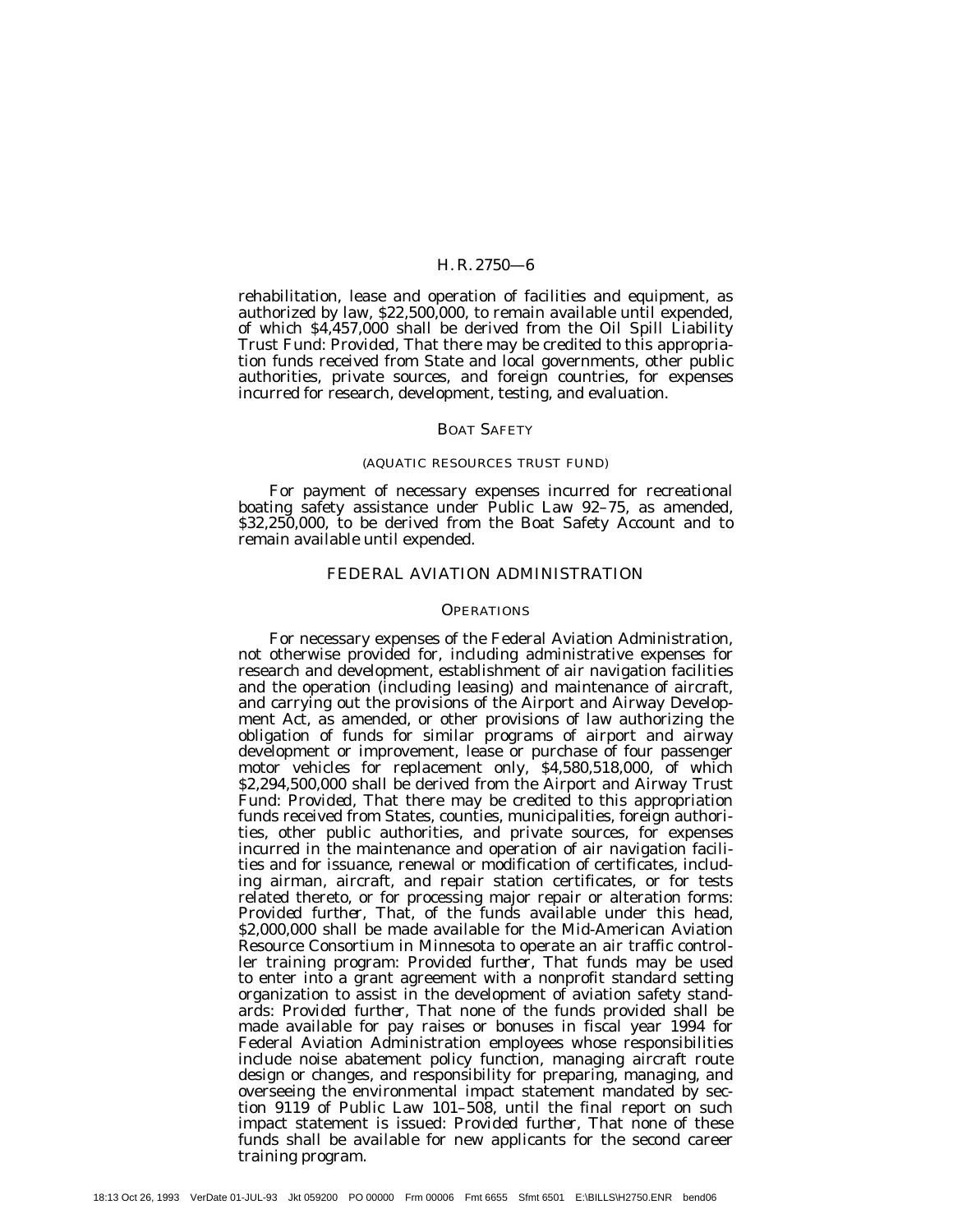#### FACILITIES AND EQUIPMENT

#### (AIRPORT AND AIRWAY TRUST FUND)

For necessary expenses, not otherwise provided for, for acquisition, establishment, and improvement by contract or purchase, and hire of air navigation and experimental facilities and equipment as authorized by the Federal Aviation Act of 1958, as amended (49 U.S.C. App. 1301 et seq.), including initial acquisition of necessary sites by lease or grant; engineering and service testing including construction of test facilities and acquisition of necessary sites by lease or grant; and construction and furnishing of quarters and related accommodations of officers and employees of the Federal Aviation Administration stationed at remote localities where such accommodations are not available; and the purchase, lease or transfer of aircraft from funds available under this head; to be derived from the Airport and Airway Trust Fund, \$2,120,104,000, of which \$1,922,104,000 shall remain available until September 30, 1996, and of which \$198,000,000 shall remain available until September 30, 1995: *Provided,* That there may be credited to this appropriation funds received from States, counties, municipalities, other public authorities, and private sources, for expenses incurred in the establishment and modernization of air navigation facilities.

#### RESEARCH, ENGINEERING, AND DEVELOPMENT

#### (AIRPORT AND AIRWAY TRUST FUND)

For necessary expenses, not otherwise provided for, for research, engineering, and development, in accordance with the provisions of the Federal Aviation Act of 1958, as amended (49 U.S.C. App. 1301 et seq.), including construction of experimental facilities and acquisition of necessary sites by lease or grant, \$254,000,000, to be derived from the Airport and Airway Trust Fund and to remain available until expended: *Provided,* That there may be credited to this appropriation funds received from States, counties, municipalities, other public authorities, and private sources, for expenses incurred for research, engineering, and development.

#### GRANTS-IN-AID FOR AIRPORTS

#### (LIQUIDATION OF CONTRACT AUTHORIZATION)

#### (AIRPORT AND AIRWAY TRUST FUND)

For liquidation of obligations incurred for grants-in-aid for airport planning and development, and for noise compatibility planning and programs under the Airport and Airway Improvement Act of 1982, as amended, and under other law authorizing such obligations, \$2,200,000,000, to be derived from the Airport and Airway Trust Fund and to remain available until expended: *Provided,* That none of the funds in this Act shall be available for the planning or execution of programs the commitments for which are in excess of \$1,690,000,000 in fiscal year 1994 for grants-in-aid for airport planning and development, and noise compatibility planning and programs, notwithstanding section 506(e)(4) of the Airport and Airway Improvement Act of 1982, as amended.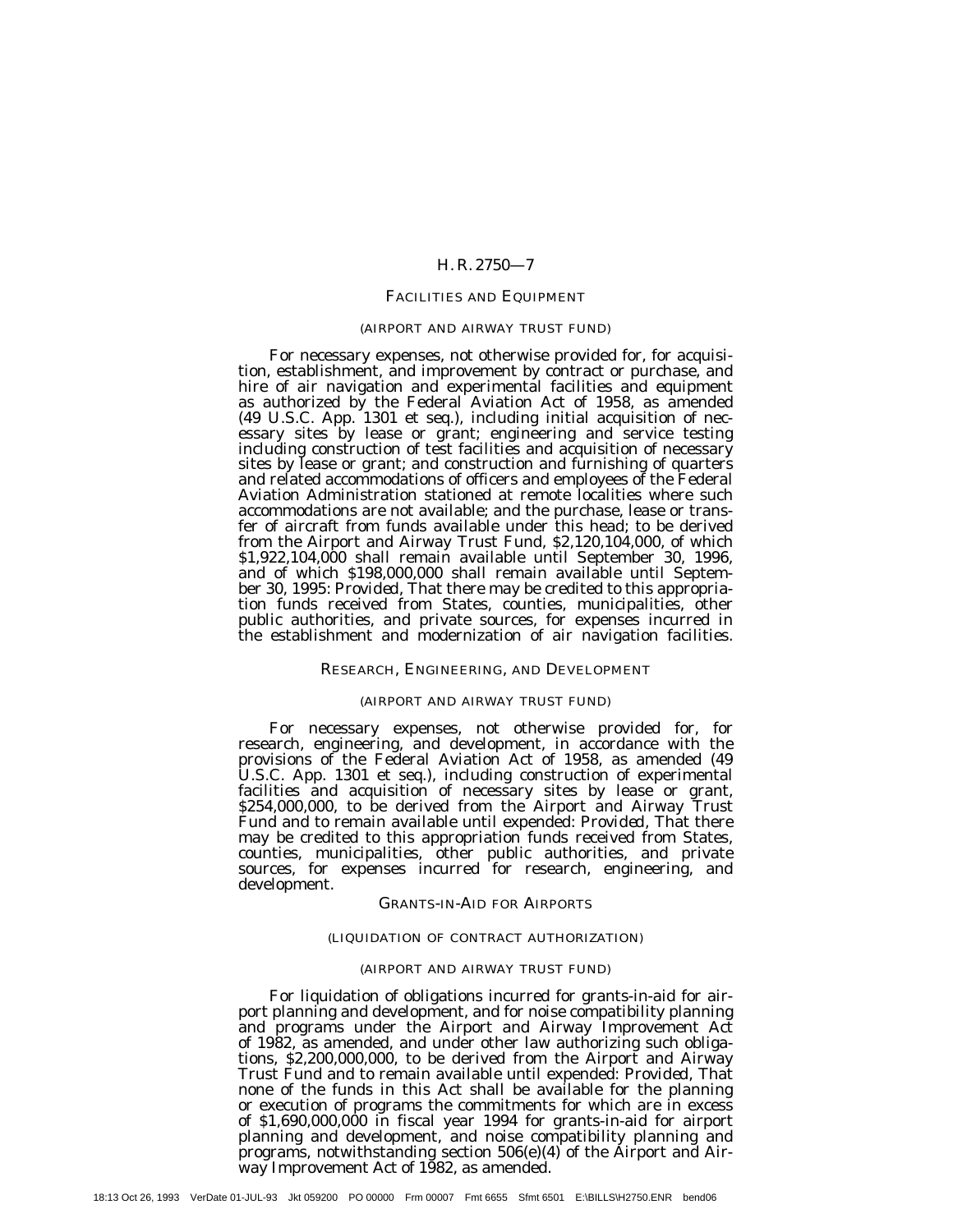#### AVIATION INSURANCE REVOLVING FUND

The Secretary of Transportation is hereby authorized to make such expenditures and investments, within the limits of funds available pursuant to section 1306 of the Federal Aviation Act of 1958, as amended (49 U.S.C. App. 1536), and in accordance with section 104 of the Government Corporation Control Act, as amended (31 U.S.C. 9104), as may be necessary in carrying out the program for aviation insurance activities under title XIII of the Federal Aviation Act of 1958.

## AIRCRAFT PURCHASE LOAN GUARANTEE PROGRAM

The Secretary of Transportation may hereafter issue notes or other obligations to the Secretary of the Treasury, in such forms and denominations, bearing such maturities, and subject to such terms and conditions as the Secretary of the Treasury may prescribe. Such obligations may be issued to pay any necessary expenses required pursuant to any guarantee issued under the Act of September 7, 1957, Public Law 85–307, as amended (49 U.S.C. 1324 note). None of the funds in this Act shall be available for activities under this head the obligations for which are in excess of \$9,970,000 during fiscal year 1994. Such obligations shall be redeemed by the Secretary from appropriations authorized by this section. The Secretary of the Treasury shall purchase any such obligations, and for such purpose he may use as a public debt transaction the proceeds from the sale of any securities issued under the Second Liberty Bond Act, as now or hereafter in force. The purposes for which securities may be issued under such Act are extended to include any purchase of notes or other obligations issued under the subsection. The Secretary of the Treasury may sell any such obligations at such times and price and upon such terms and conditions as he shall determine in his discretion. All purchases, redemptions, and sales of such obligations by such Secretary shall be treated as public debt transactions of the United States.

## FEDERAL HIGHWAY ADMINISTRATION

#### LIMITATION ON GENERAL OPERATING EXPENSES

Necessary expenses for administration, operation, including motor carrier safety program operations, and research of the Federal Highway Administration not to exceed \$468,856,000 shall be paid in accordance with law from appropriations made available by this Act to the Federal Highway Administration together with advances and reimbursements received by the Federal Highway Administration: *Provided,* That not to exceed \$168,475,000 of the amount provided herein shall remain available until expended: *Provided further,* That, notwithstanding any other provision of law, there may be credited to this account funds received from States, counties, municipalities, other public authorities, and private sources, for training expenses incurred for non-Federal employees.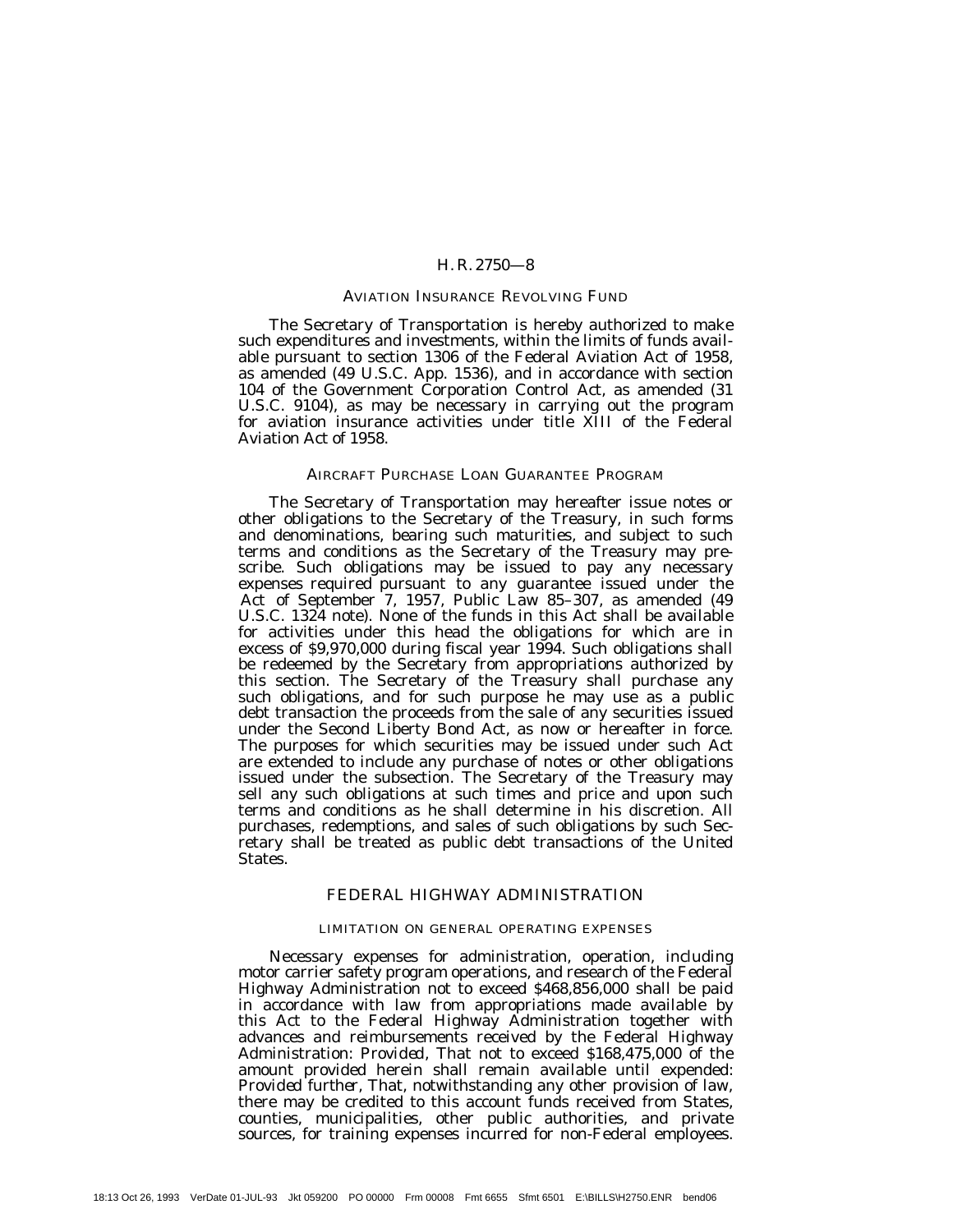## HIGHWAY-RELATED SAFETY GRANTS

#### (LIQUIDATION OF CONTRACT AUTHORIZATION)

#### (HIGHWAY TRUST FUND)

#### (INCLUDING TRANSFER OF FUNDS)

For payment of obligations incurred in carrying out the provisions of title 23, United States Code, section 402 administered by the Federal Highway Administration, to remain available until expended, \$10,000,000 to be derived from the Highway Trust Fund: *Provided,* That not to exceed \$100,000 of the amount appropriated herein shall be available for ''Limitation on general operating expenses'': *Provided further,* That none of the funds in this Act shall be available for the planning or execution of programs the obligations for which are in excess of \$10,000,000 in fiscal year 1994 for ''Highway-Related Safety Grants''.

#### RAILROAD-HIGHWAY CROSSINGS PROJECTS

For necessary expenses of certain railroad-highway crossings projects as authorized by section 163 of the Federal-Aid Highway Act of 1973, as amended, to remain available until expended, \$30,262,000.

## FEDERAL-AID HIGHWAYS

#### (LIMITATION ON OBLIGATIONS)

## (HIGHWAY TRUST FUND)

None of the funds in this Act shall be available for the implementation or execution of programs the obligations for which are in excess of \$17,590,000,000 for Federal-aid highways and highway safety construction programs for fiscal year 1994.

## (RESCISSION)

#### (HIGHWAY TRUST FUND)

Of the funds made available for the functional replacement of publicly-owned facilities located within the proposed right-ofway of Interstate Route 170 in Public Law 96–131, \$200,000 are rescinded.

#### (RESCISSION)

#### (HIGHWAY TRUST FUND)

Of the funds made available under this heading in Public Law 100–71, \$364,180 are rescinded.

#### (RESCISSION)

Of the authority made available for the intersection safety demonstration project in Public Law 100–457 and Public Law 101– 516, \$3,059,960 are rescinded.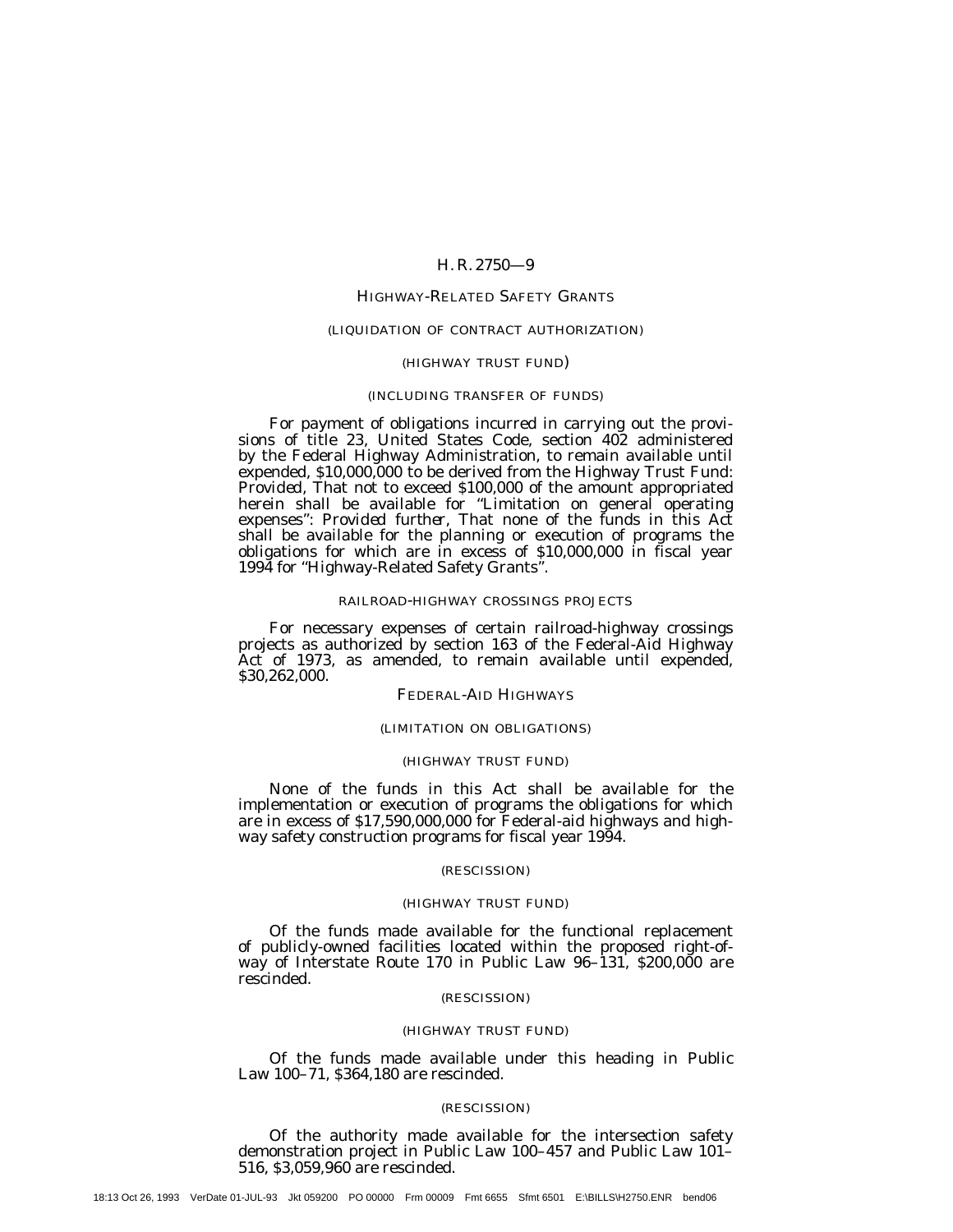## FEDERAL-AID HIGHWAYS

## (LIQUIDATION OF CONTRACT AUTHORIZATION)

#### (HIGHWAY TRUST FUND)

For carrying out the provisions of title 23, United States Code, that are attributable to Federal-aid highways, including the National Scenic and Recreational Highway as authorized by 23 U.S.C. 148, not otherwise provided, including reimbursements for sums expended pursuant to the provisions of 23 U.S.C. 308,  $$18,000,000,000$  or so much thereof as may be available in and derived from the Highway Trust Fund, to remain available until expended.

RIGHT-OF-WAY REVOLVING FUND

## (LIMITATION ON DIRECT LOANS)

#### (HIGHWAY TRUST FUND)

During fiscal year 1994 and with the resources and authority available, gross obligations for the principal amount of direct loans shall not exceed \$42,500,000.

## MOTOR CARRIER SAFETY GRANTS

## (LIQUIDATION OF CONTRACT AUTHORIZATION)

#### (HIGHWAY TRUST FUND)

For payment of obligations incurred in carrying out the provisions of section  $402$  of Public Law  $97-424$ ,  $$68,000,000$ , to be derived from the Highway Trust Fund and to remain available until expended: *Provided,* That none of the funds in this Act shall be available for the implementation or execution of programs the obligations for which are in excess of \$65,000,000 for ''Motor Carrier Safety Grants''.

#### BALTIMORE-WASHINGTON PARKWAY

For necessary expenses, not otherwise provided, to carry out the provisions of the Federal-Aid Highway Act of 1970 and section 1069 of Public Law 102–240 for the Baltimore-Washington Parkway, to remain available until expended, \$12,800,000.

#### KENTUCKY BRIDGE PROJECT

For up to 80 percent of the expenses necessary for continuing construction to replace the Glover Cary Bridge in Owensboro, Kentucky, \$12,000,000.

#### BORDER HIGHWAY PROJECT

For up to 80 percent of the expenses necessary for the border highway project authorized in Public Law 89-795, \$6,400,000.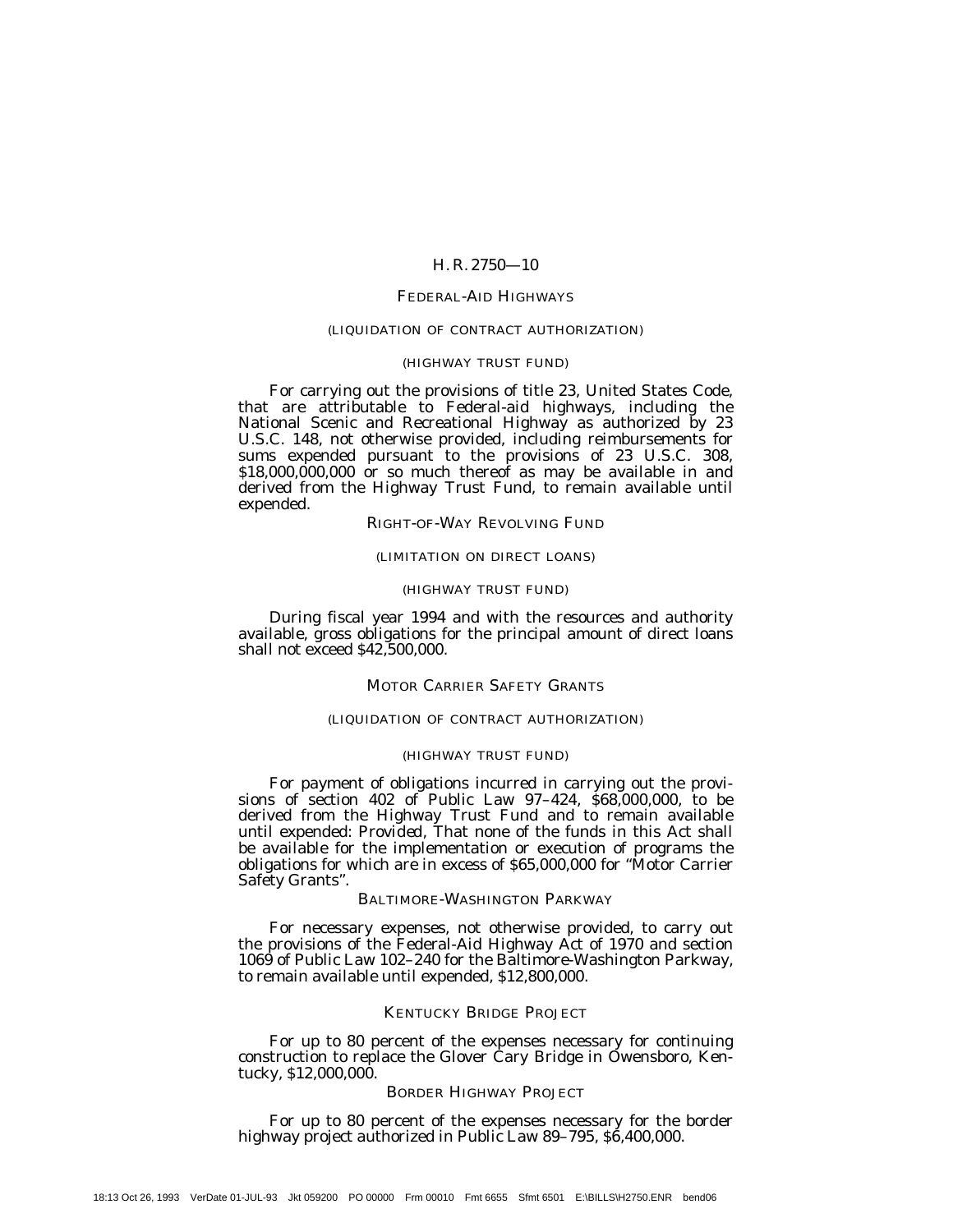#### NATIONAL HIGHWAY TRAFFIC SAFETY ADMINISTRATION

#### OPERATIONS AND RESEARCH

For expenses necessary to discharge the functions of the Secretary with respect to traffic and highway safety under the Motor Vehicle Information and Cost Savings Act (Public Law 92–513, as amended) and the National Traffic and Motor Vehicle Safety Act, \$75,909,000, to remain available until September 30, 1996.

#### OPERATIONS AND RESEARCH

#### (HIGHWAY TRUST FUND)

For expenses necessary to discharge the functions of the Secretary with respect to traffic and highway safety under 23 U.S.C. 403 and section 2006 of the Intermodal Surface Transportation Efficiency Act of 1991, to be derived from the Highway Trust Fund, \$48,236,000, to remain available until September 30, 1996.

#### HIGHWAY TRAFFIC SAFETY GRANTS

#### (LIQUIDATION OF CONTRACT AUTHORIZATION)

#### (HIGHWAY TRUST FUND)

For payment of obligations incurred carrying out the provisions of 23 U.S.C. 153, 402, 406, 408, and 410, section 2007 of the Intermodal Surface Transportation Efficiency Act of 1991, and section 209 of Public Law 95–599, as amended, to remain available until expended, \$138,550,000, to be derived from the Highway Trust Fund: *Provided,* That, notwithstanding subsection 2009(b) of the Intermodal Surface Transportation Efficiency Act of 1991, none of the funds in this Act shall be available for the planning or execution of programs the total obligations for which, in fiscal year 1994, are in excess of \$163,500,000 for programs authorized under 23 U.S.C. 402 and 410, as amended, of which \$123,000,000 shall be for ''State and community highway safety grants'', \$12,000,000 shall be for section 153 ''Safety belt and motorcycle helmet use'' grants, \$3,500,000 shall be for the ''National Driver Register'', and \$25,000,000 shall be for section 410 ''Alcoholimpaired driving countermeasures programs'': *Provided further,* That none of these funds shall be used for construction, rehabilitation or remodeling costs, or for office furnishings and fixtures for State, local, or private buildings or structures: *Provided further,* That none of the funds in this Act shall be available for the planning or execution of programs the total obligations for which are in excess of \$10,500,000 for ''Alcohol safety incentive grants'' authorized under 23 U.S.C. 408: *Provided further,* That not to exceed \$5,153,000 of the funds made available for section 402 may be available for administering ''State and community highway safety grants'': *Provided further,* That not to exceed \$500,000 of the funds made available for section 410 may be available for technical assistance to the States: *Provided further,* That none of the funds in this Act shall be available for the planning or execution of programs authorized under section 209 of Public Law 95–599, as amended, the total obligations for which are in excess of \$4,750,000 in fiscal years 1982 through 1994.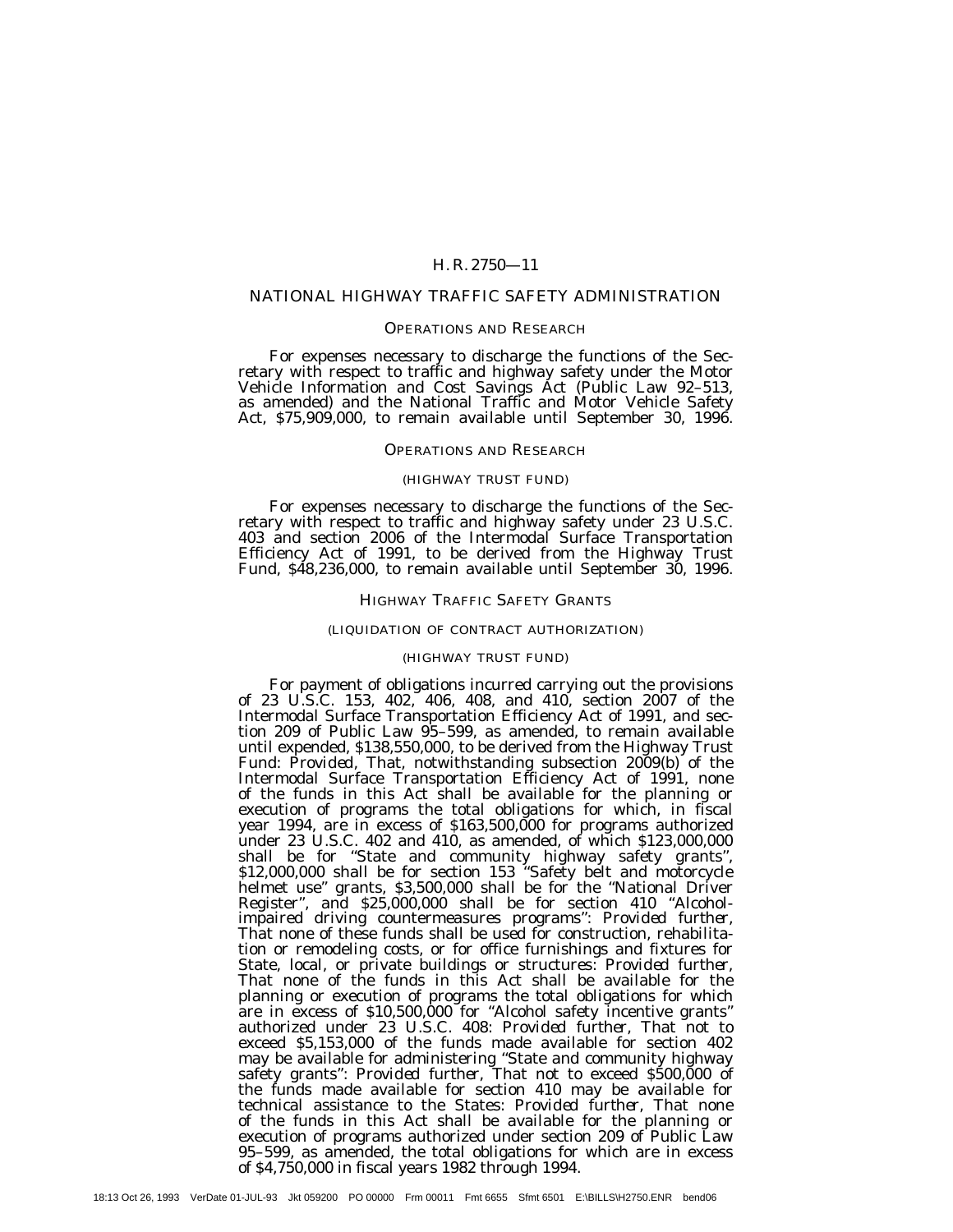## FEDERAL RAILROAD ADMINISTRATION

## OFFICE OF THE ADMINISTRATOR

For necessary expenses of the Federal Railroad Administration, not otherwise provided for, \$12,011,000, of which \$2,435,000 shall remain available until expended: *Provided,* That none of the funds in this Act shall be available for the planning or execution of a program making commitments to guarantee new loans under the Emergency Rail Services Act of 1970, as amended, and that no new commitments to guarantee loans under section 211(a) or 211(h) of the Regional Rail Reorganization Act of 1973, as amended, shall be made: *Provided further,* That, as part of the Washington Union Station transaction in which the Secretary assumed the first deed of trust on the property and, where the Union Station Redevelopment Corporation or any successor is obligated to make payments on such deed of trust on the Secretary's behalf, including payments on and after September 30, 1988, the Secretary is authorized to receive such payments directly from the Union Station Redevelopment Corporation, credit them to the appropriation charged for the first deed of trust, and make payments on the first deed of trust with those funds: *Provided further,* That such additional sums as may be necessary for payment on the first deed of trust may be advanced by the Administrator from unobligated balances available to the Federal Railroad Administration, to be reimbursed from payments received from the Union Station Redevelopment Corporation.

## LOCAL RAIL FREIGHT ASSISTANCE

For necessary expenses for rail assistance under section 5(q) of the Department of Transportation Act, as amended, \$17,000,000, to remain available until expended.

#### RAILROAD SAFETY

For necessary expenses in connection with railroad safety, not otherwise provided for, \$44,420,000, of which \$2,711,000 shall remain available until expended: *Provided,* That there may be credited to this appropriation funds received from non-Federal sources for expenses incurred in training safety employees of private industry, State and local authorities, or other public authorities other than State rail safety inspectors participating in training pursuant to section 206 of the Federal Railroad Safety Act of 1970.

#### RAILROAD RESEARCH AND DEVELOPMENT

For necessary expenses for railroad research and development, \$37,613,000, to remain available until expended: *Provided,* That up to \$100,000 shall be made available to support, by financial assistance agreement, railroad-highway grade crossing safety programs, including Operation Lifesaver: *Provided further,* That \$100,000 is available until expended to support by financial assistance agreement railroad metallurgical and welding studies at the Oregon Graduate Institute.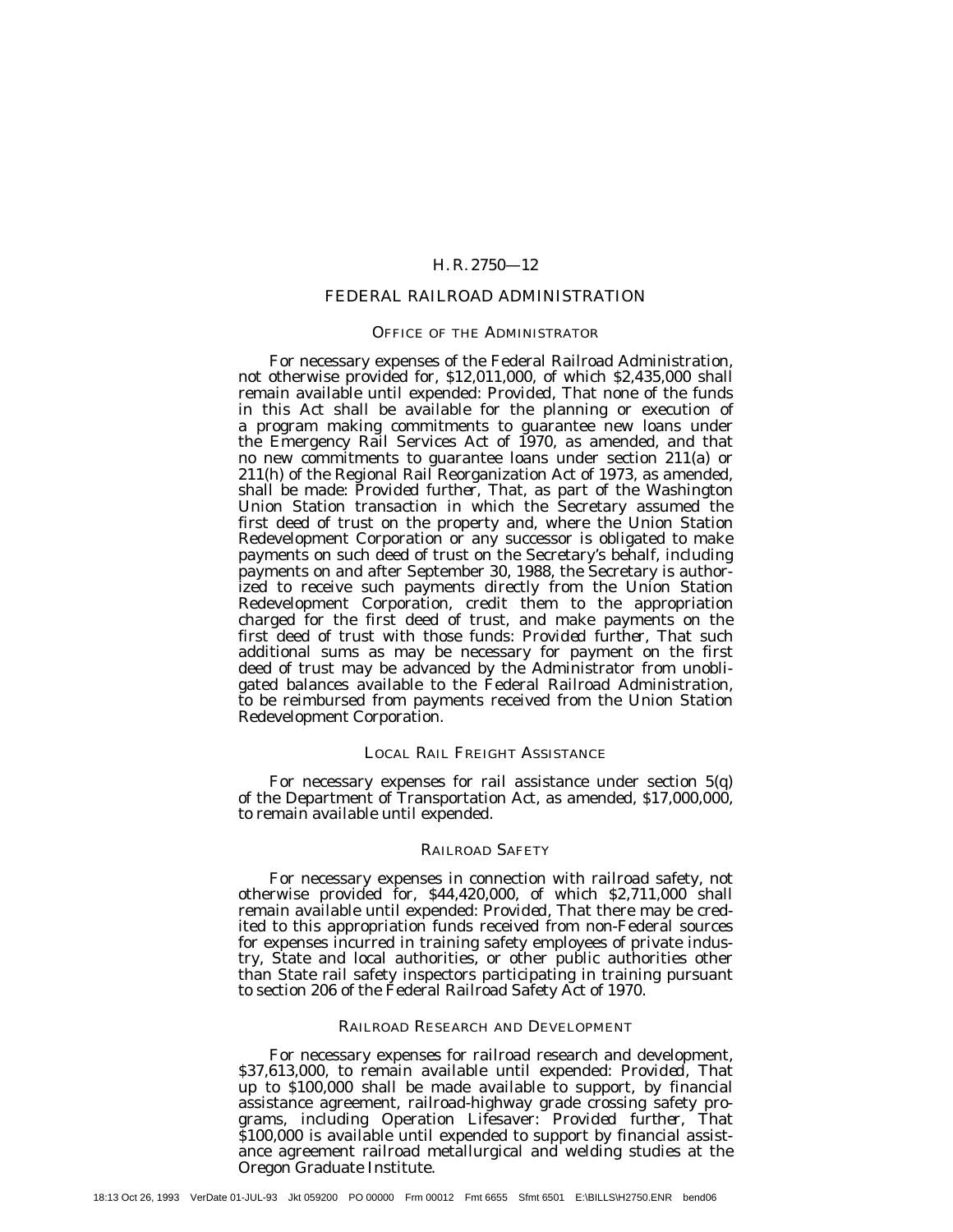## NORTHEAST CORRIDOR IMPROVEMENT PROGRAM

For necessary expenses related to Northeast Corridor improvements authorized by title VII of the Railroad Revitalization and Regulatory Reform Act of 1976, as amended (45 U.S.C. 851 et seq.) and the Rail Safety Improvement Act of 1988, \$225,000,000, to remain available until expended.

#### GRANTS TO THE NATIONAL RAILROAD PASSENGER CORPORATION

To enable the Secretary of Transportation to make grants to the National Railroad Passenger Corporation authorized by 45 U.S.C. 601, to remain available until expended, \$546,700,000, of which \$351,700,000 shall be available for operating losses incurred by the Corporation and for labor protection costs, and of which \$195,000,000, not to become available until July 1, 1994, shall be available for capital improvements: *Provided,* That none of the funds herein appropriated shall be used for lease or purchase of passenger motor vehicles or for the hire of vehicle operators for any officer or employee, other than the president of the Corporation, excluding the lease of passenger motor vehicles for those officers or employees while in official travel status: *Provided further,* That no funds in this Act may be used, either directly or indirectly, to support intercity bus routes unconnected by a rail segment provided by the National Railroad Passenger Corporation Thruway Bus Service Program.

#### MANDATORY PASSENGER RAIL SERVICE PAYMENTS

To enable the Secretary of Transportation to pay obligations and liabilities of the National Railroad Passenger Corporation, \$137,000,000, to remain available until expended: *Provided*, That this amount is available only for the payment of: (1) tax liabilities under section 3221 of the Internal Revenue Code of 1986 due in fiscal year 1994 in excess of amounts needed to fund benefits for individuals who retired from the National Railroad Passenger Corporation and for their beneficiaries; (2) obligations of the National Railroad Passenger Corporation under section 358(a) of title 45, United States Code, due in fiscal year 1994 in excess of its obligations calculated on an experience-rated basis; and (3) obligations of the National Railroad Passenger Corporation due under section 3321 of the Internal Revenue Code of 1986.

#### RAILROAD REHABILITATION AND IMPROVEMENT PROGRAM

The Secretary of Transportation is authorized to issue to the Secretary of the Treasury notes or other obligations pursuant to section 512 of the Railroad Revitalization and Regulatory Reform Act of 1976 (Public Law 94-210), as amended, in such amounts and at such times as may be necessary to pay any amounts required pursuant to the guarantee of the principal amount of obligations under sections 511 through 513 of such Act, such authority to exist as long as any such guaranteed obligation is outstanding: *Provided,* That not more than \$5,000,000 in loan guarantee commitments shall be made during fiscal year 1994 and \$250,000 is hereby made available for the cost of such loan guarantee commitments: *Provided further,* That, notwithstanding any other provision of law, for fiscal year 1989 and each fiscal year thereafter all amounts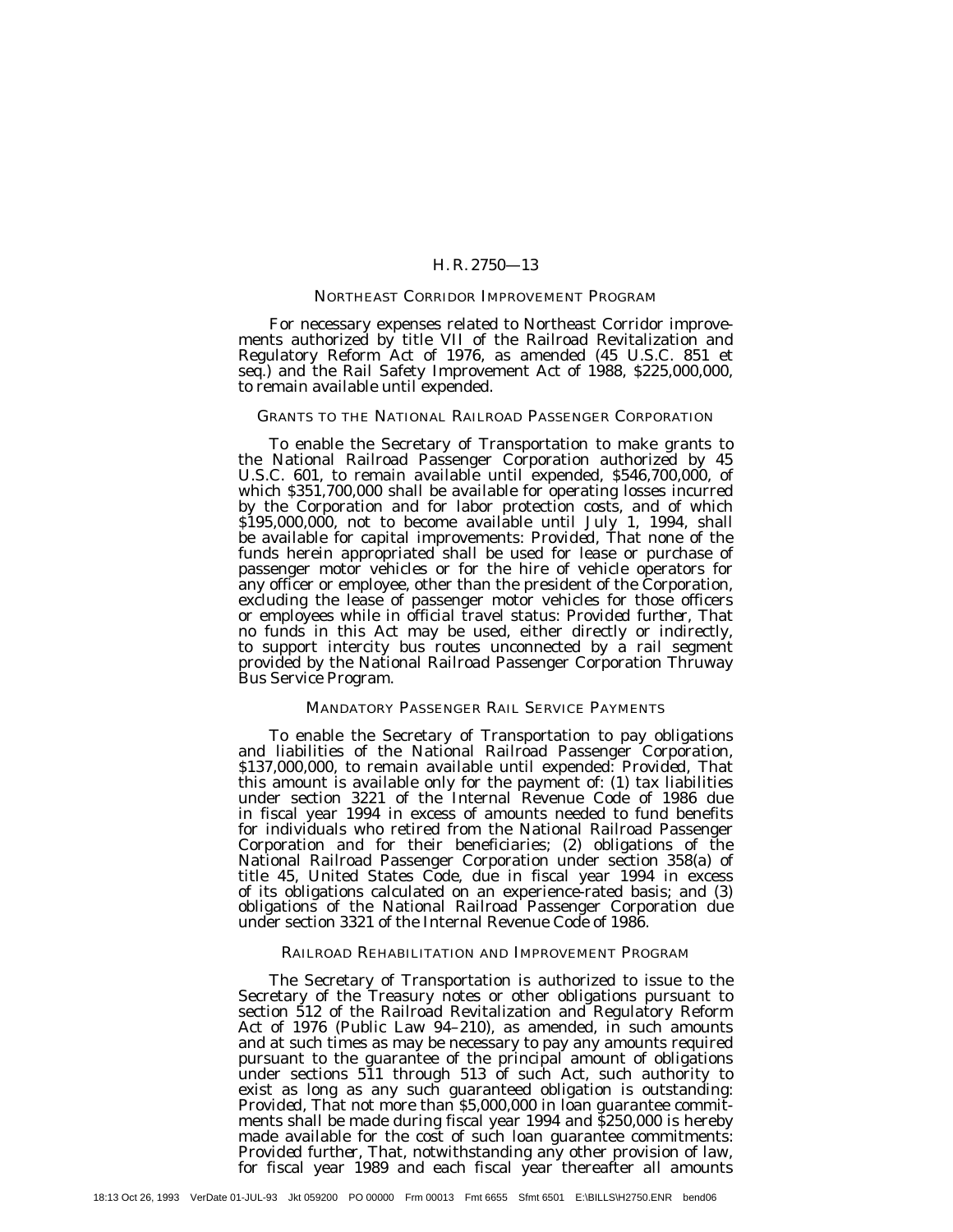realized from the sale of notes or securities sold under authority of this section shall be considered as current year domestic discretionary outlay offsets and not as ''asset sales'' or ''loan prepayments'' as defined by section 257(12) of the Balanced Budget and Emergency Deficit Control Act of 1985, as amended: *Provided further,* That any underwriting fees and related expenses shall be derived solely from the proceeds of the sales.

#### NATIONAL MAGNETIC LEVITATION PROTOTYPE DEVELOPMENT

#### (LIMITATION ON OBLIGATIONS)

#### (HIGHWAY TRUST FUND)

None of the funds in this Act shall be available for the planning or execution of the National Magnetic Levitation Prototype Development program as defined in subsections 1036(b) and 1036(d)(1)(A) of the Intermodal Surface Transportation Efficiency Act of 1991.

#### HIGH-SPEED GROUND TRANSPORTATION

#### (LIQUIDATION OF CONTRACT AUTHORIZATION)

## (HIGHWAY TRUST FUND)

For payment of obligations incurred in carrying out the provisions of the High-Speed Ground Transportation program as defined in subsections  $1036(c)$  and  $1036(d)(1)(B)$  of the Intermodal Surface Transportation Efficiency Act of 1991, \$4,000,000, to be derived from the Highway Trust Fund and to remain available until expended: *Provided,* That none of the funds in this Act shall be available for the implementation or execution of programs the obligations for which are in excess of \$3,500,000 for the ''High-Speed Ground Transportation'' program.

## FEDERAL TRANSIT ADMINISTRATION

#### ADMINISTRATIVE EXPENSES

For necessary administrative expenses of the Federal Transit Administration's programs authorized by the Federal Transit Act and 23 U.S.C. chapter 1 in connection with these activities, including hire of passenger motor vehicles and services as authorized by 5 U.S.C. 3109, \$21,295,000: *Provided,* That no more than \$39,457,000 of budget authority shall be available for these purposes.

#### FORMULA GRANTS

For necessary expenses to carry out the provisions of sections 9, 16(b)(2), and 18 of the Federal Transit Act, to remain available until expended, \$1,284,916,000: *Provided,* That no more than \$2,414,867,000 of budget authority shall be available for these purposes: *Provided further,* That of the funds provided under this head for formula grants no more than \$802,278,000 may be used for operating assistance under section  $9(k)(2)$  of the Federal Transit Act.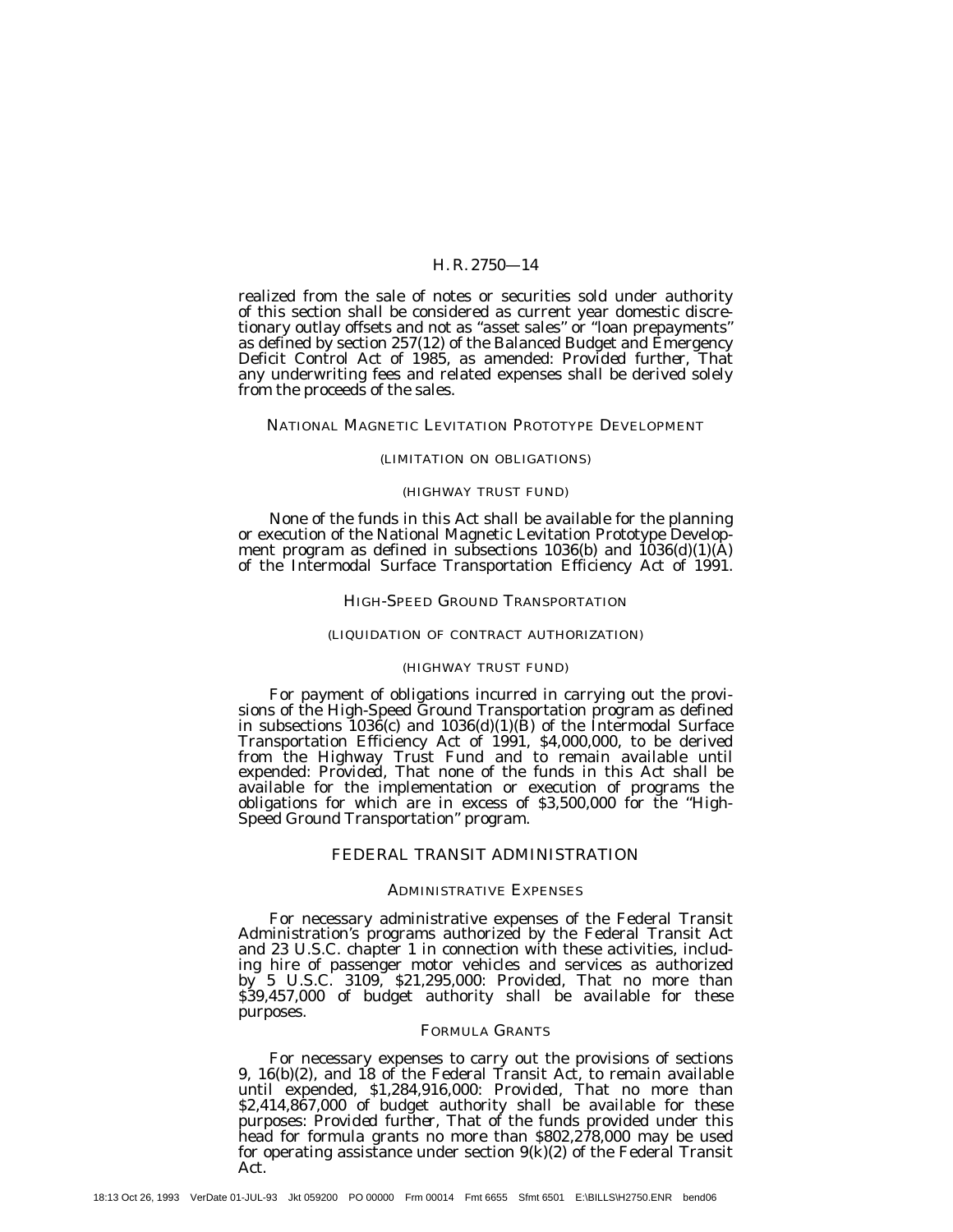#### UNIVERSITY TRANSPORTATION CENTERS

For necessary expenses for university transportation centers as authorized by section 11(b) of the Federal Transit Act, to remain available until expended, \$3,238,000: *Provided,* That no more than \$6,000,000 of budget authority shall be available for these purposes.

#### TRANSIT PLANNING AND RESEARCH

For necessary expenses for transit planning and research as authorized by section 26 of the Federal Transit Act, to remain available until expended, \$48,125,000: *Provided,* That no more than \$92,250,000 of budget authority shall be available for these purposes: *Provided further*, That there may be credited to this appro-<br>priation funds received from States, counties, municipalities, other public authorities, and private sources, for expenses incurred for training.

## TRUST FUND SHARE OF TRANSIT PROGRAMS

#### (LIQUIDATION OF CONTRACT AUTHORIZATION)

#### (HIGHWAY TRUST FUND)

For payment of obligations incurred in carrying out section 21(a) of the Federal Transit Act, \$1,195,000,000, to remain available until expended and to be derived from the Highway Trust Fund: *Provided,* That \$18,162,000 shall be paid from the Mass Transit Account of the Highway Trust Fund to the Federal Transit Administration's administrative expenses account: *Provided further,* That \$1,129,951,000 shall be paid from the Mass Transit Account of the Highway Trust Fund to the Federal Transit Administration's formula grants account: *Provided further,* That \$2,762,000 shall be paid from the Mass Transit Account of the Highway Trust Fund to the Federal Transit Administration's university transportation centers account: *Provided further,* That \$44,125,000 shall be paid from the Mass Transit Account of the Highway Trust Fund to the Federal Transit Administration's transit planning and research account.

#### DISCRETIONARY GRANTS

#### (LIMITATION ON OBLIGATIONS)

#### (HIGHWAY TRUST FUND)

None of the funds in this Act shall be available for the implementation or execution of programs the obligations for which are in excess of \$1,785,000,000 in fiscal year 1994 for grants under the contract authority in section 21(b) of the Federal Transit Act: *Provided,* That notwithstanding any provision of law, there shall be available for fixed guideway modernization, \$760,060,000; there shall be available for the replacement, rehabilitation, and purchase of buses and related equipment and the construction of bus-related facilities, \$357,000,000; and there shall be available for new fixed guideway systems, \$667,940,000, as follows— \$10,000,000 for alternatives analysis only for the South

Boston Piers Transitway Project; \$24,090,000 for the Chicago Central Area Circulator

Project;

\$800,000 for the Cleveland Dual Hub Corridor Project;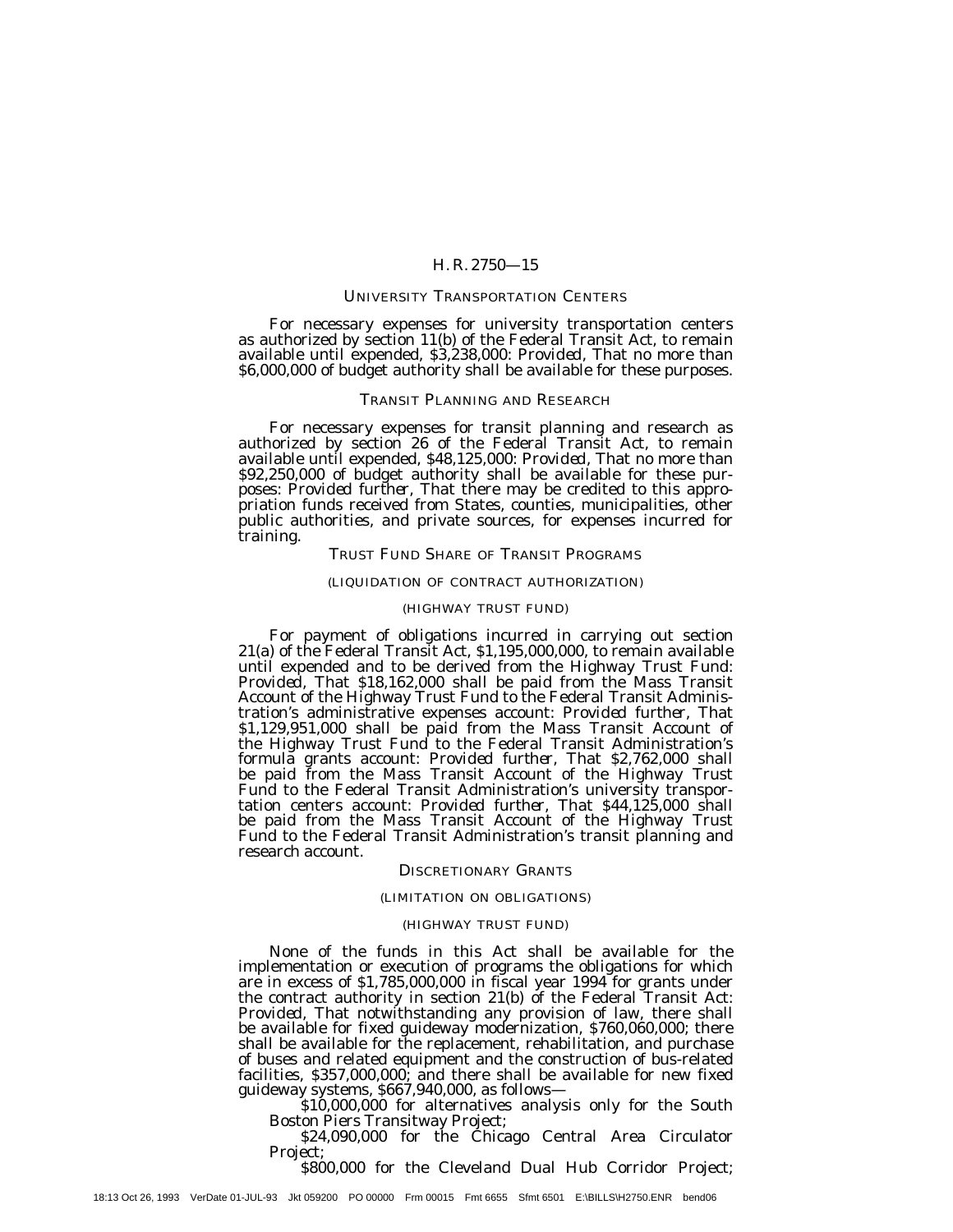\$9,500,000 for the Boston, Massachusetts to Portland, Maine Commuter Rail Project;

\$40,000,000 for the Dallas South Oak Cliff LRT Project; \$39,000,000 for the Houston Regional Bus Plan Program of Projects;

\$62,500,000 for the New Jersey Urban Core;

\$170,000,000 for the Los Angeles Metro Rail MOS–2 and MOS–3 Projects;

\$3,600,000 for alternatives analysis, preliminary engineering, and environmental analysis for the New Orleans Canal Street Corridor Project;

\$1,000,000 for the Northeast Ohio Commuter Rail Project; \$500,000 for the South Jersey alternatives analysis;

\$15,500,000 for the Orange County Transitway System

Project;

\$36,700,000 for the Pittsburgh Busway Projects;

\$65,000,000 for the New York Queens Connection Project; \$3,000,000 for the Orlando Streetcar Project;

\$83,500,000 for the Portland Westside LRT Project;

\$1,000,000 for the Sacramento LRT Extension Project;

\$28,200,000 for the San Francisco Airport BART Extension Project and the Tasman Corridor LRT Project;

\$3,000,000 for preliminary engineering only for the Salt Lake City South LRT Project;

\$15,200,000 for the St. Louis METRO Link LRT to Airport Project;

\$10,000,000 for the Florida Tri-County Commuter Rail Project;

\$2,800,000 for preliminary engineering only for the Twin Cities Central Corridor Project;

\$23,500,000 for the Maryland Commuter Rail Project;

\$8,000,000 for the Wisconsin Central Commuter Line Project;

\$3,000,000 for the Lakewood Freehold and Matawan or Jamesburg Commuter Rail Project;

\$6,700,000 for the Hawthorne-Warwick Commuter Rail Project;

\$1,350,000 for alternatives analysis for Cincinnati, Ohio Commuter Rail; and

\$500,000 for Memphis, Tennessee Regional Rail Plan: *Provided further,* That Public Law 102–388 is amended under Federal Transit Administration, "Discretionary grants" by deleting ''not less than \$76,500,000 for the Honolulu Rapid Transit Starter Line of Projects;'': *Provided further,* That of the funds affected by the preceding proviso, \$10,000,000 shall be for the South Boston Piers Transitway, \$8,500,000 shall be for the Chicago Central Area Circulator Project, \$4,000,000 shall be for the Dallas South Oak Cliff LRT Project, \$1,000,000 shall be for the Houston Regional Bus Plan Program of Projects, \$5,000,000 shall be for the Pittsburgh Busway Projects, \$3,000,000 shall be for the Milwaukee, Wisconsin East-West Corridor Project, and \$45,000,000 shall be allocated at the discretion of the Secretary.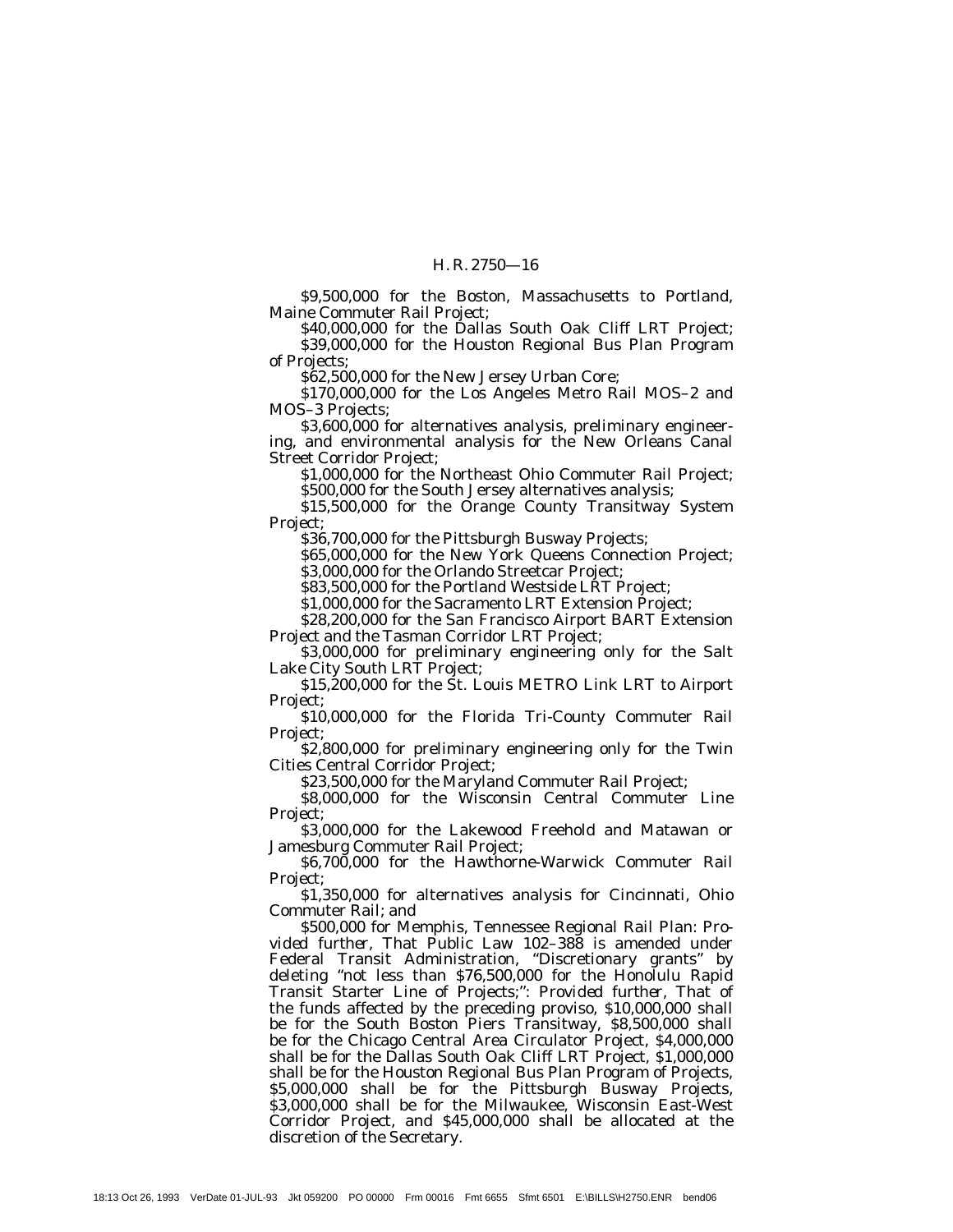## MASS TRANSIT CAPITAL FUND

#### (LIQUIDATION OF CONTRACT AUTHORIZATION)

#### (HIGHWAY TRUST FUND)

For payment of obligations incurred in carrying out section 21(b) of the Federal Transit Act, administered by the Federal Transit Administration, \$1,000,000,000, to be derived from the Highway Trust Fund and to remain available until expended.

#### INTERSTATE TRANSFER GRANTS—TRANSIT

For necessary expenses to carry out the provisions of 23 U.S.C. 103(e)(4) related to transit projects, \$45,000,000, to remain available until expended.

## WASHINGTON METROPOLITAN AREA TRANSIT AUTHORITY

For necessary expenses to carry out the provisions of section 14 of Public Law 96–184 and Public Law 101–551, \$200,000,000, to remain available until expended.

## SAINT LAWRENCE SEAWAY DEVELOPMENT CORPORATION

The Saint Lawrence Seaway Development Corporation is hereby authorized to make such expenditures, within the limits of funds and borrowing authority available to the Corporation, and in accord with law, and to make such contracts and commitments without regard to fiscal year limitations as provided by section 104 of the Government Corporation Control Act, as amended, as may be necessary in carrying out the programs set forth in the Corporation's budget for the current fiscal year.

#### OPERATIONS AND MAINTENANCE

#### (HARBOR MAINTENANCE TRUST FUND)

For necessary expenses for operation and maintenance of those portions of the Saint Lawrence Seaway operated and maintained by the Saint Lawrence Seaway Development Corporation, \$10,765,000, to be derived from the Harbor Maintenance Trust Fund, pursuant to Public Law 99–662.

#### ADDITIONAL HIGHWAY PROJECTS

#### APPALACHIAN CORRIDOR IMPROVEMENT PROJECT

For 80 percent of the expenses necessary to continue construction on Kentucky Corridor B and West Virginia Corridor L of the Appalachian Development Highway System, as authorized by section 1069(y) of Public Law 102–240, \$57,000,000.

#### CUMBERLAND GAP TUNNEL PROJECT

For expenses necessary for the Cumberland Gap Tunnel Project, as authorized by section  $1069(c)$  of Public Law  $102-240$ ,  $$6,000,000$ .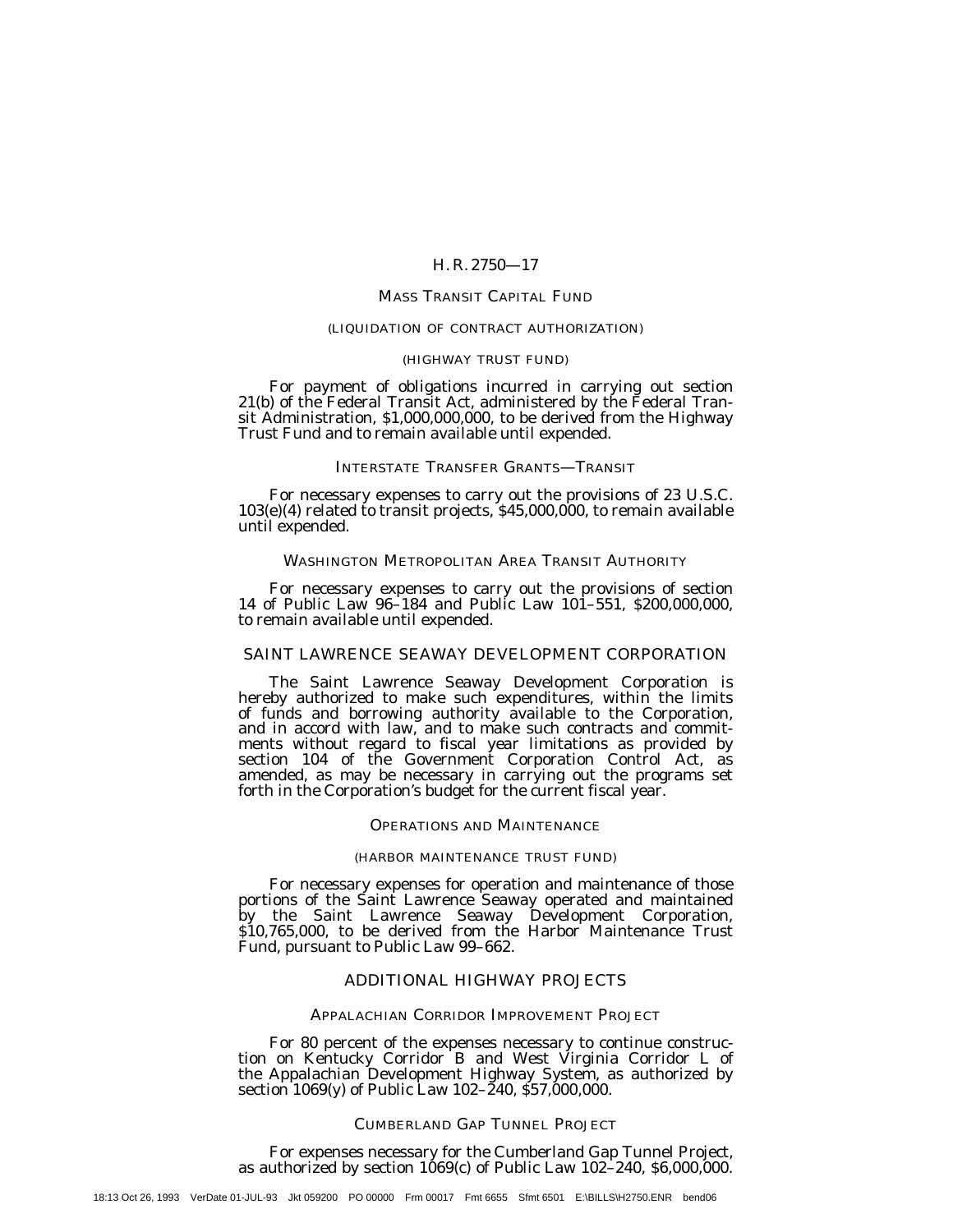#### LOCK AND DAM NO. 4 BRIDGE

For 80 percent of the expenses necessary for the Lock and Dam No. 4 bridge in Pine Bluff, Arkansas, \$4,000,000.

#### MINEOLA GRADE CROSSING

#### (HIGHWAY TRUST FUND)

For 80 percent of the expenses necessary for the Mineola, New York grade crossing project, as authorized by Public Law 99–591, \$7,800,000, to be derived from the Highway Trust Fund and to remain available until expended.

#### CONGESTION MITIGATION

For 80 percent of the expenses necessary for the Syracuse, New York congestion mitigation project, as authorized by section 1069(bb) of Public Law 102–240, \$1,600,000.

#### CROSS WESTCHESTER EXPRESSWAY

For 80 percent of the expenses necessary for the I–287 Cross Westchester, New York Expressway high occupancy vehicle lane project, as authorized by section 1069(ff) of Public Law 102–240, \$9,800,000.

## SCHENECTADY BRIDGE

For 80 percent of the expenses necessary for construction of the Exit 26 bridge in Schenectady County, New York, as authorized by section 1069(b) of Public Law 102–240, \$3,200,000.

#### COLUMBIA GORGE HIGHWAY

For 80 percent of the expenses necessary for the Hood River to Mosier Connection project, as authorized by section 16(b)(3) of Public Law 99–663, \$2,500,000.

## MANASSAS BATTLEFIELD BYPASS

For 75 percent of the expenses necessary for the Manassas Battlefield highway projects, as authorized by section 10004(d) of Public Law 100–647, \$3,000,000.

## RESEARCH AND SPECIAL PROGRAMS ADMINISTRATION

#### HAZARDOUS MATERIALS SAFETY

For expenses necessary to discharge the functions of Hazardous Materials Safety and for expenses for conducting research and development, \$12,600,000, of which \$1,364,000 shall remain available until expended: *Provided,* That up to \$1,000,000 in fees collected under section 106(c)(11) of the Hazardous Materials Transportation Act (49 U.S.C. App. 1805(c)(11)) shall be deposited in the general fund of the Treasury as offsetting receipts: *Provided further,* That there may be credited to this appropriation funds received from States, counties, municipalities, other public authorities, and private sources for expenses incurred for training, and for reports publication and dissemination.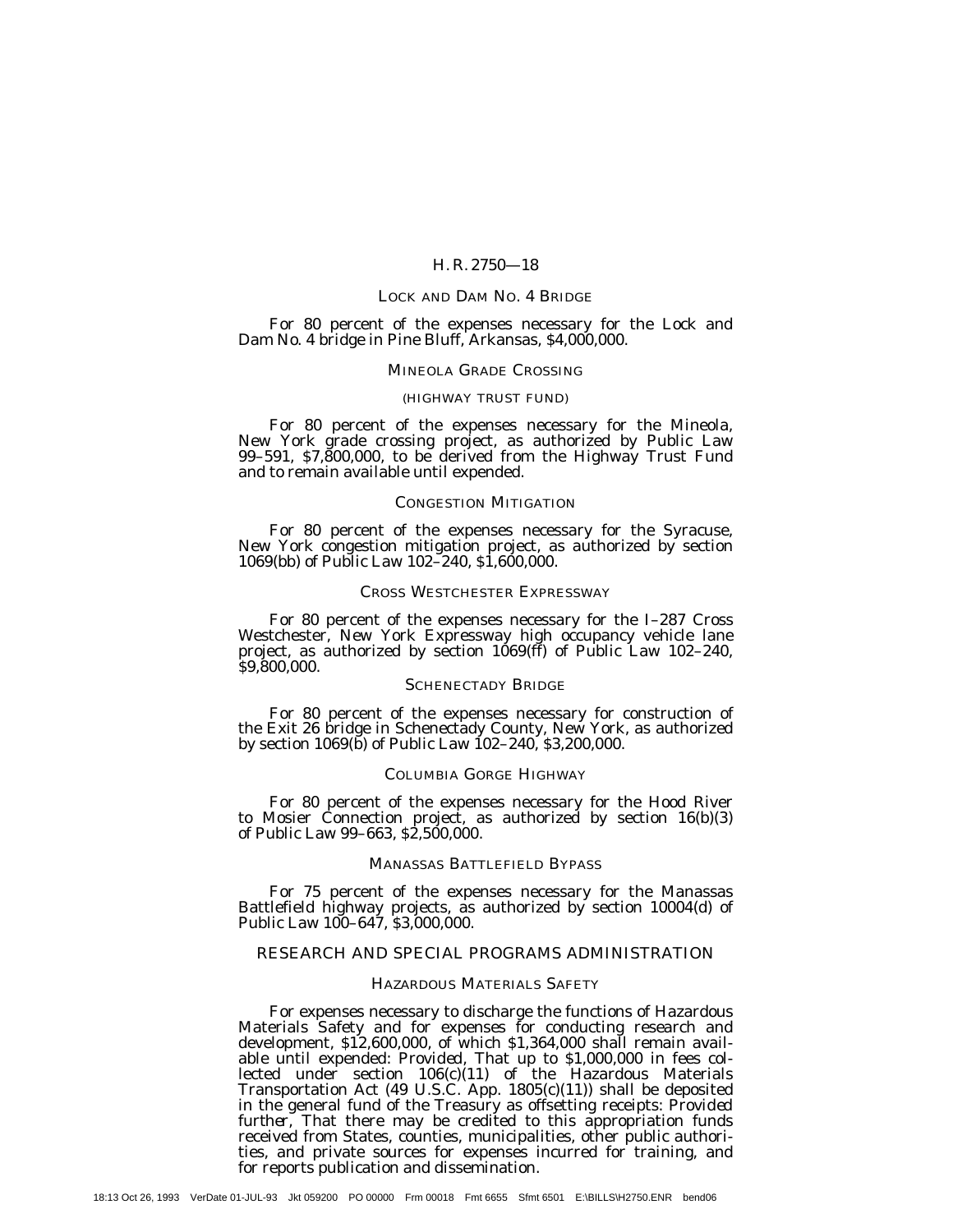#### AVIATION INFORMATION MANAGEMENT

For expenses necessary to discharge the functions of Aviation Information Management, \$2,521,000: *Provided,* That there may be credited to this appropriation funds received from States, counties, municipalities, other public authorities, and private sources for expenses incurred for training, for reports publication and dissemination, and for aviation information management: *Provided further,* That, notwithstanding any other provision of law, there may be credited to this appropriation up to \$1,000,000 in funds received from user fees established to support the electronic tariff filing system: Provided further, That there may be credited to this appropriation funds received from user fees established to defray the costs of obtaining, preparing, and publishing in automatic data processing tape format the United States International Air Travel Statistics data base published by the Department.

#### EMERGENCY TRANSPORTATION

For expenses necessary to discharge the functions of Emergency Transportation and for expenses for conducting research and development, \$842,000: *Provided,* That there may be credited to this appropriation funds received from States, counties, municipalities, other public authorities, and private sources for expenses incurred for training, and for reports publication and dissemination.

## RESEARCH AND TECHNOLOGY

For expenses necessary to discharge the functions of Research and Technology and for expenses for conducting research and development, \$1,766,000, of which \$585,000 shall remain available until expended: *Provided,* That there may be credited to this appropriation funds received from States, counties, municipalities, other public authorities, and private sources for expenses incurred for training, and for reports publication and dissemination.

## PROGRAM AND ADMINISTRATIVE SUPPORT

For expenses necessary to discharge the functions of Program and Administrative Support, \$6,279,000, of which \$180,000 shall be derived from the Pipeline Safety Fund: *Provided,* That there may be credited to this appropriation funds received from States, counties, municipalities, other public authorities, and private sources for expenses incurred for training, and for reports publication and dissemination: *Provided further,* That no employees other than those compensated under this appropriation shall serve in the Office of the Administrator, the Office of Policy and Programs, the Office of Management and Administration, and the Office of the Chief Counsel.

#### PIPELINE SAFETY

## (PIPELINE SAFETY FUND)

For expenses necessary to conduct the functions of the pipeline safety program, for grants-in-aid to carry out a pipeline safety program, as authorized by section 5 of the Natural Gas Pipeline Safety Act of 1968 and the Hazardous Liquid Pipeline Safety Act of 1979, and to discharge the pipeline program responsibilities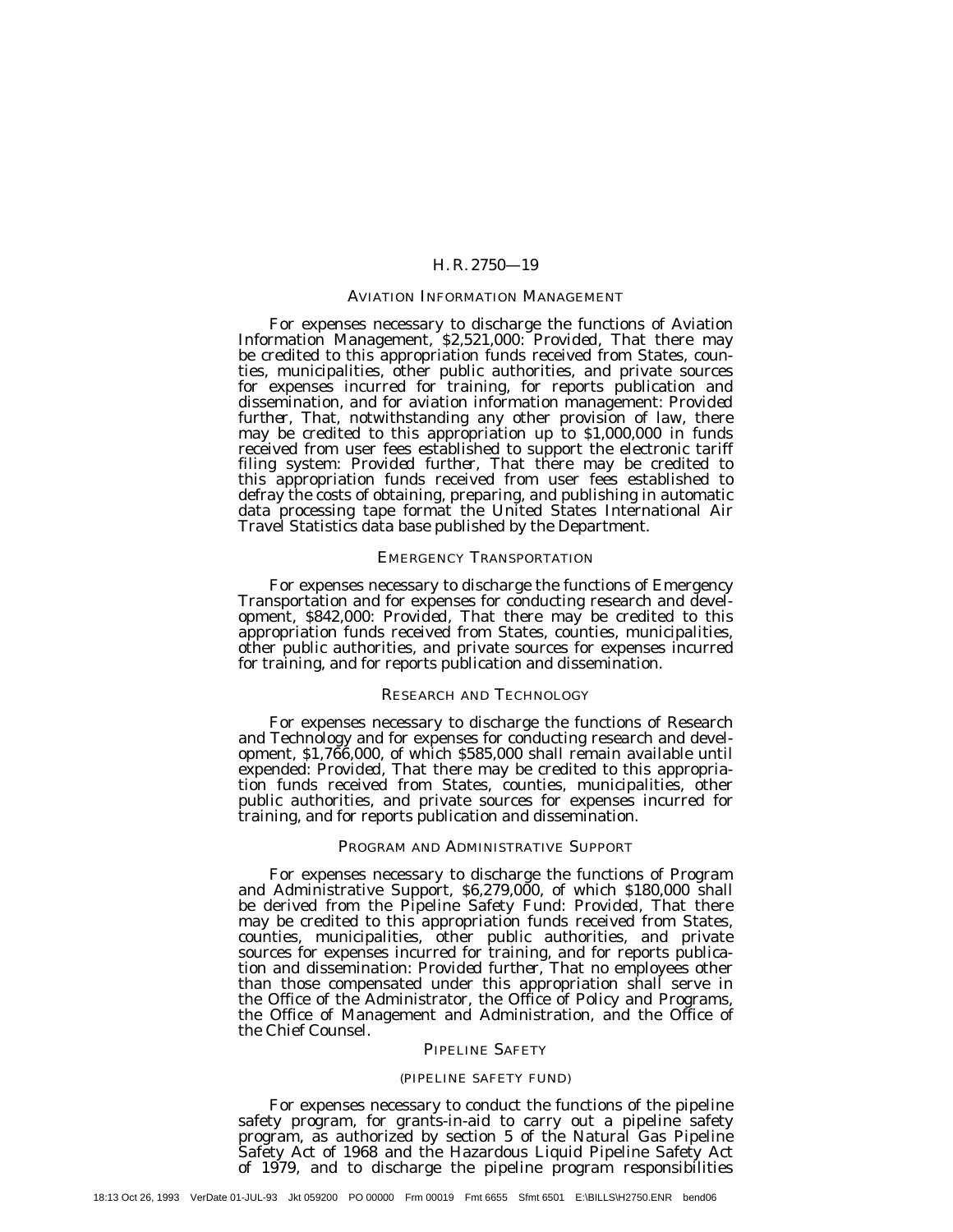of the Oil Pollution Act of 1990, \$19,376,000; of which \$2,449,000 shall be derived from the Oil Spill Liability Trust Fund, to remain available until expended; and of which \$16,927,000 shall be derived from the Pipeline Safety Fund, of which \$8,400,000 shall remain available until expended.

#### EMERGENCY PREPAREDNESS GRANTS

#### (EMERGENCY PREPAREDNESS FUND)

For necessary expenses to carry out section 117A(i)(3)(B) of the Hazardous Materials Transportation Act, as amended, \$400,000 to be derived from the Emergency Preparedness Fund, to remain available until expended: *Provided,* That not more than \$11,000,000 shall be made available for obligation in fiscal year 1994 for amounts made available by section 117A (h)(6)(B) and (i) (1), (2) and (4) and section 118 of the Hazardous Materials Transportation Act, as amended: *Provided further,* That such amounts shall only be available to the Secretary of Transportation and the National Institute of Environmental Health Sciences.

#### OFFICE OF THE INSPECTOR GENERAL

#### SALARIES AND EXPENSES

For necessary expenses of the Office of the Inspector General to carry out the provisions of the Inspector General Act of 1978, as amended, \$39,000,000: *Provided,* That not more than \$1,000,000 of the funds made available under this head shall be available for implementation of Public Law 101–576.

#### TITLE II—RELATED AGENCIES

#### ARCHITECTURAL AND TRANSPORTATION BARRIERS COMPLIANCE BOARD

## SALARIES AND EXPENSES

For expenses necessary for the Architectural and Transportation Barriers Compliance Board, as authorized by section 502 of the Rehabilitation Act of 1973, as amended, \$3,348,000: *Provided,* That, notwithstanding any other provision of law, there may be credited to this appropriation funds received for publications and training expenses.

## NATIONAL TRANSPORTATION SAFETY BOARD

#### SALARIES AND EXPENSES

For necessary expenses of the National Transportation Safety Board, including hire of passenger motor vehicles and aircraft; services as authorized by 5 U.S.C. 3109, but at rates for individuals not to exceed the per diem rate equivalent to the rate for a GS– 18; uniforms, or allowances therefor, as authorized by law (5 U.S.C. 5901–5902), \$37,105,000, of which not to exceed \$1,000 may be used for official reception and representation expenses.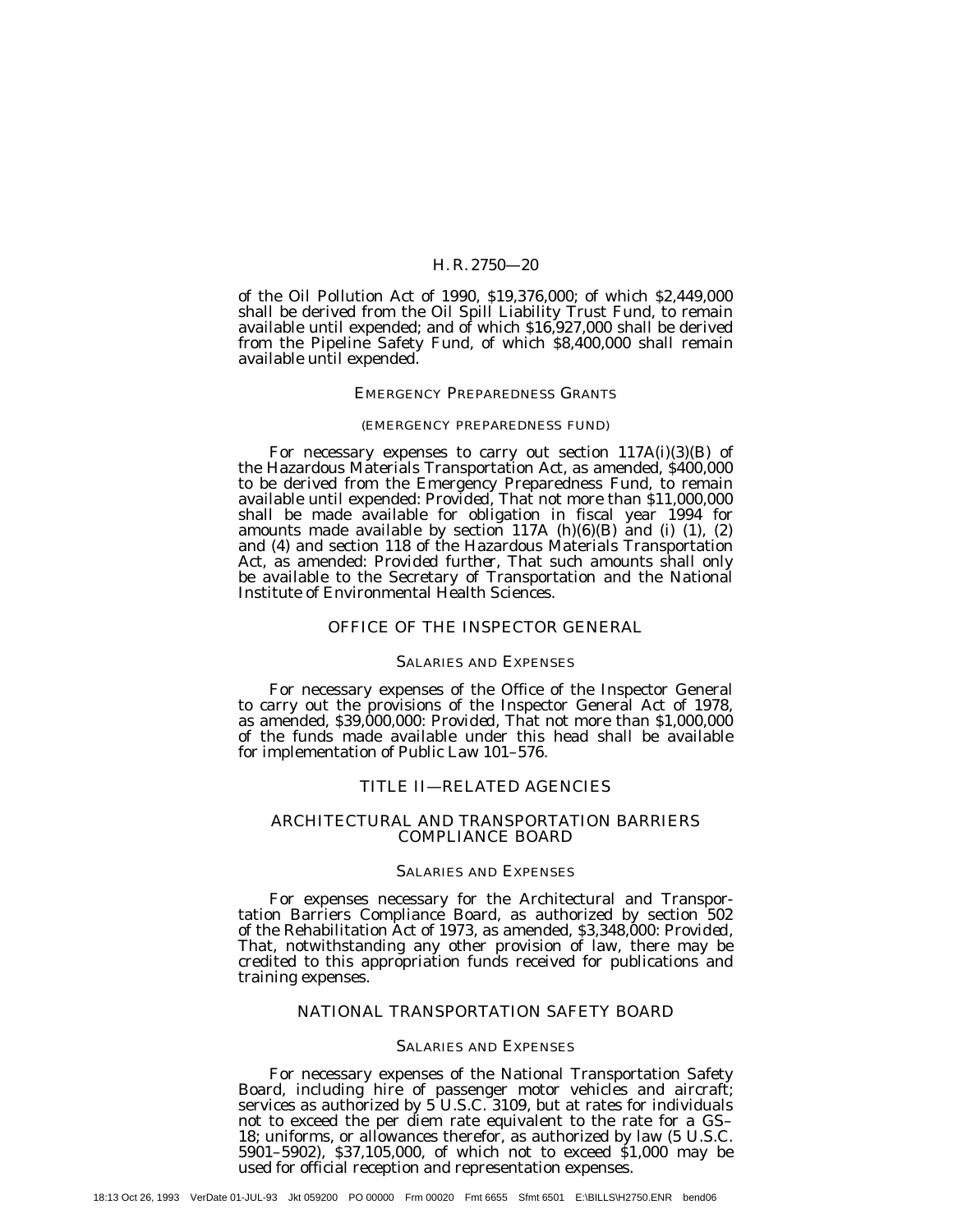## INTERSTATE COMMERCE COMMISSION

#### SALARIES AND EXPENSES

For necessary expenses of the Interstate Commerce Commission, including services as authorized by 5 U.S.C. 3109, hire of passenger motor vehicles as authorized by 31 U.S.C. 1343(b), and not to exceed \$1,500 for official reception and representation expenses, \$44,960,000: *Provided,* That joint board members and cooperating State commissioners may use Government transportation requests when traveling in connection with their official duties as such: *Provided further,* That \$7,300,000 in fees collected in fiscal year 1994 by the Interstate Commerce Commission pursuant to  $31$  U.S.C. 9701 shall be made available to this appropriation in fiscal year 1994.

#### PAYMENTS FOR DIRECTED RAIL SERVICE

#### (LIMITATION ON OBLIGATIONS)

None of the funds provided in this Act shall be available for the execution of programs the obligations for which can reasonably be expected to exceed \$475,000 for directed rail service authorized under 49 U.S.C. 11125 or any other Act.

## PANAMA CANAL COMMISSION

## PANAMA CANAL REVOLVING FUND

For administrative expenses of the Panama Canal Commission, including not to exceed \$11,000 for official reception and representation expenses of the Board; not to exceed \$5,000 for official reception and representation expenses of the Secretary; and not to exceed \$30,000 for official reception and representation expenses of the Administrator, \$51,742,000, to be derived from the Panama Canal Revolving Fund: *Provided*, That none of these funds may be used for the planning or execution of nonadministrative and capital programs the obligations for which are in excess of \$540,000,000 in fiscal year 1994: *Provided further,* That funds available to the Panama Canal Commission shall be available for the purchase of not to exceed thirty-five passenger motor vehicles for replacement only (including large heavy-duty vehicles used to transport Commission personnel across the Isthmus of Panama), the purchase price of which shall not exceed \$19,000 per vehicle.

#### DEPARTMENT OF THE TREASURY

#### REBATE OF SAINT LAWRENCE SEAWAY TOLLS

#### (HARBOR MAINTENANCE TRUST FUND)

For rebate of the United States portion of tolls paid for use of the Saint Lawrence Seaway, pursuant to Public Law 99–662, \$9,707,000, to remain available until expended and to be derived from the Harbor Maintenance Trust Fund, of which not to exceed \$225,000 shall be available for expenses of administering the rebates.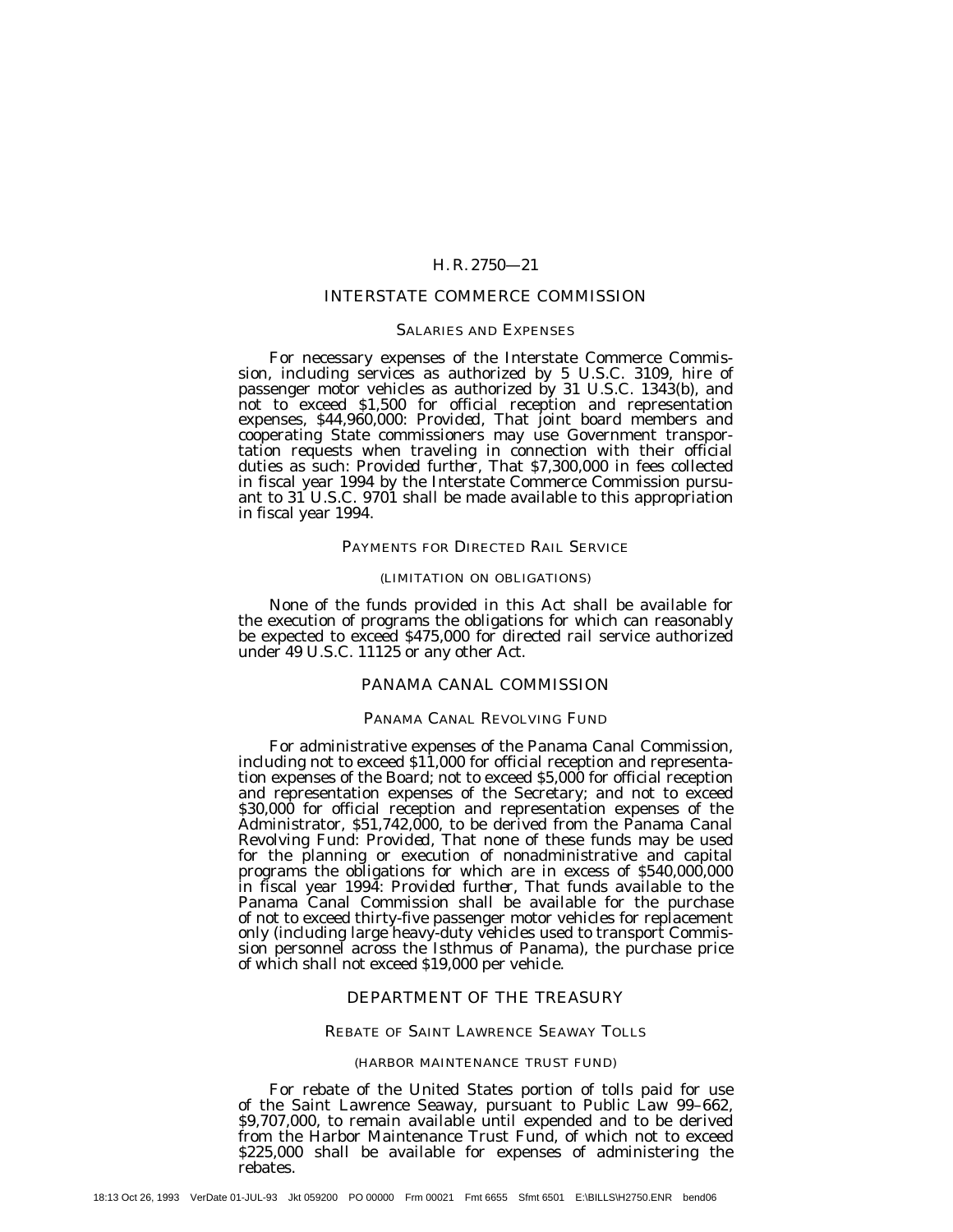#### WASHINGTON METROPOLITAN AREA TRANSIT AUTHORITY

#### INTEREST PAYMENTS

For necessary expenses for interest payments, to remain available until expended, \$51,663,569: *Provided,* That these funds shall be disbursed pursuant to terms and conditions established by Public Law 96–184 and the Initial Bond Repayment Participation Agreement.

## TITLE III—GENERAL PROVISIONS

#### (INCLUDING TRANSFERS OF FUNDS)

SEC. 301. During the current fiscal year applicable appropriations to the Department of Transportation shall be available for maintenance and operation of aircraft; hire of passenger motor vehicles and aircraft; purchase of liability insurance for motor vehicles operating in foreign countries on official department business; and uniforms, or allowances therefor, as authorized by law (5 U.S.C. 5901–5902).

SEC. 302. Funds for the Panama Canal Commission may be apportioned notwithstanding 31 U.S.C. 1341 to the extent necessary to permit payment of such pay increases for officers or employees as may be authorized by administrative action pursuant to law that are not in excess of statutory increases granted for the same period in corresponding rates of compensation for other employees of the Government in comparable positions.

SEC. 303. Funds appropriated under this Act for expenditures by the Federal Aviation Administration shall be available (1) except as otherwise authorized by the Act of September 30, 1950 (20 U.S.C. 236–244), for expenses of primary and secondary schooling for dependents of Federal Aviation Administration personnel stationed outside the continental United States at costs for any given area not in excess of those of the Department of Defense for the same area, when it is determined by the Secretary that the schools, if any, available in the locality are unable to provide adequately for the education of such dependents, and (2) for transportation of said dependents between schools serving the area that they attend and their places of residence when the Secretary, under such regulations as may be prescribed, determines that such schools are not accessible by public means of transportation on a regular basis.

SEC. 304. Appropriations contained in this Act for the Department of Transportation shall be available for services as authorized by 5 U.S.C. 3109, but at rates for individuals not to exceed the per diem rate equivalent to the rate for a GS–18.

SEC. 305. None of the funds for the Panama Canal Commission may be expended unless in conformance with the Panama Canal Treaties of 1977 and any law implementing those treaties.

SEC. 306. None of the funds in this Act shall be used for the planning or execution of any program to pay the expenses of, or otherwise compensate, non-Federal parties intervening in regulatory or adjudicatory proceedings funded in this Act.

SEC. 307. None of the funds appropriated in this Act shall remain available for obligation beyond the current fiscal year, nor may any be transferred to other appropriations, unless expressly so provided herein.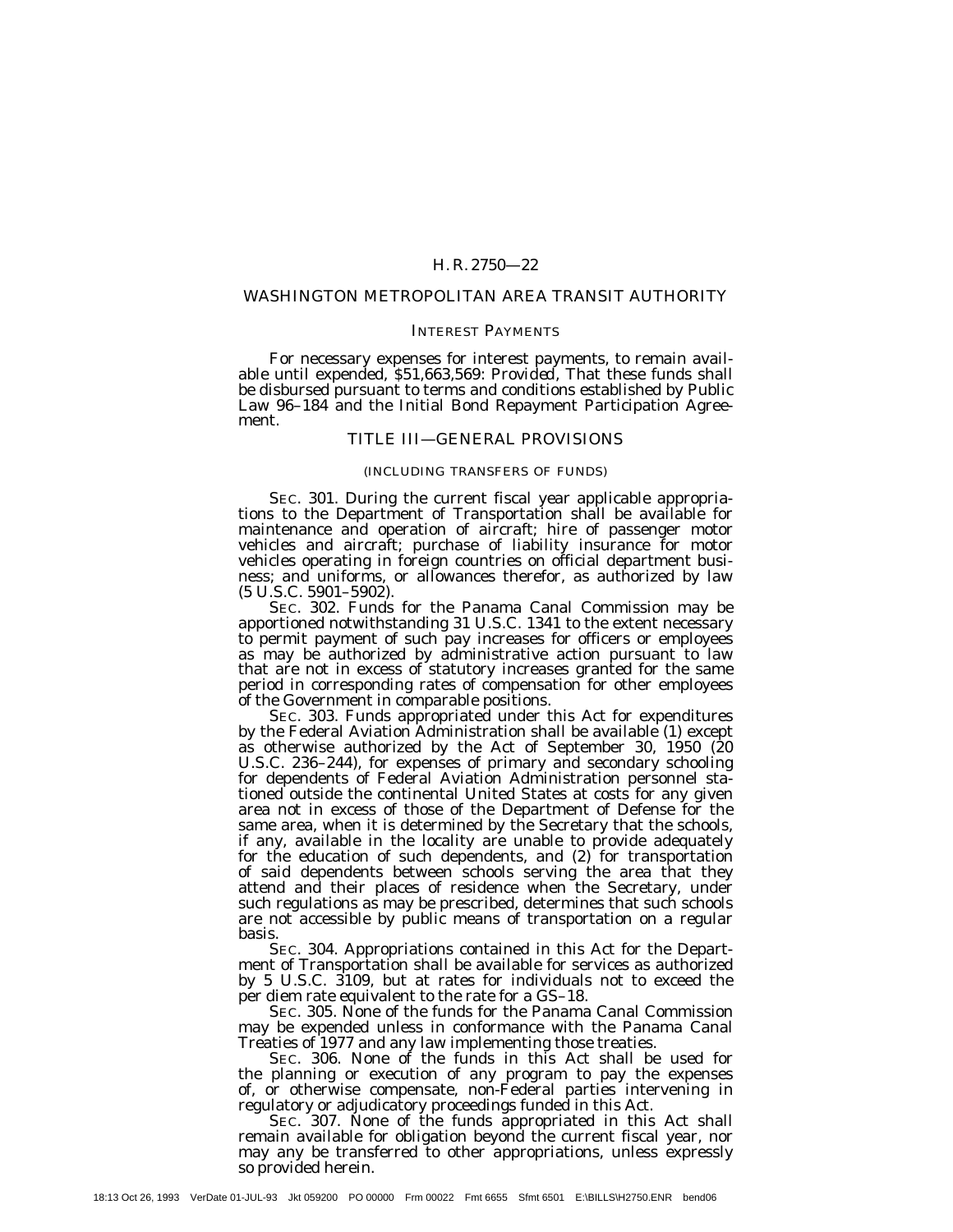SEC. 308. None of the funds in this Act shall be available for the planning or implementation of any change in the current Federal status of the Volpe National Transportation Systems Center, and none of the funds in this Act shall be available for the implementation of any change in the current Federal status of the Turner-Fairbank Highway Research Center: *Provided,* That the Secretary may plan for further development of the Volpe National Transportation Systems Center and for other compatible uses of the Center's real property: *Provided further,* That any such planning does not alter the Federal status of the Center's research and development operation.

SEC. 309. The expenditure of any appropriation under this Act for any consulting service through procurement contract pursuant to section 3109 of title 5, United States Code, shall be limited to those contracts where such expenditures are a matter of public record and available for public inspection, except where otherwise provided under existing law, or under existing Executive order issued pursuant to existing law.

SEC. 310. (a) For fiscal year 1994 the Secretary of Transportation shall distribute the obligation limitation for Federal-aid highways by allocation in the ratio which sums authorized to be appropriated for Federal-aid highways that are apportioned or allocated to each State for such fiscal year bear to the total of the sums authorized to be appropriated for Federal-aid highways that are apportioned or allocated to all the States for such fiscal year.

(b) During the period October 1 through December 31, 1993, no State shall obligate more than 25 per centum of the amount distributed to such State under subsection (a), and the total of all State obligations during such period shall not exceed 15 per centum of the total amount distributed to all States under such subsection.

(c) Notwithstanding subsections (a) and (b), the Secretary shall—

(1) provide all States with authority sufficient to prevent lapses of sums authorized to be appropriated for Federal-aid highways that have been apportioned to a State, except in those instances in which a State indicates its intention to lapse sums apportioned under section 104(b)(5)(A) of title 23,

United States Code;<br>(2) after August 1, 1994, revise a distribution of the funds (2) after August 1, 1994, revise a distribution of the funds made available under subsection (a) if a State will not obligate the amount distributed during that fiscal year and redistribute sufficient amounts to those States able to obligate amounts in addition to those previously distributed during that fiscal year giving priority to those States having large unobligated balances of funds apportioned under sections 103(e)(4), 104 and 144 of title 23, United States Code, and under sections 1013(c) and 1015 of Public Law 102–240;

(3) not distribute amounts authorized for administrative expenses, the Federal lands highway program, the intelligent vehicle highway systems program, and amounts made available under sections 1040, 1047, 1064, 6001, 6006, 6023, and 6024 of Public Law 102–240, and not more than \$1,050,000 for section 5002 of Public Law 102–240 and \$458,629 for the National Commission on Intermodal Transportation authorized by section 5005 of Public Law 102–240. Amounts for section 5002 and section 5005 of Public Law 102–240 shall be deemed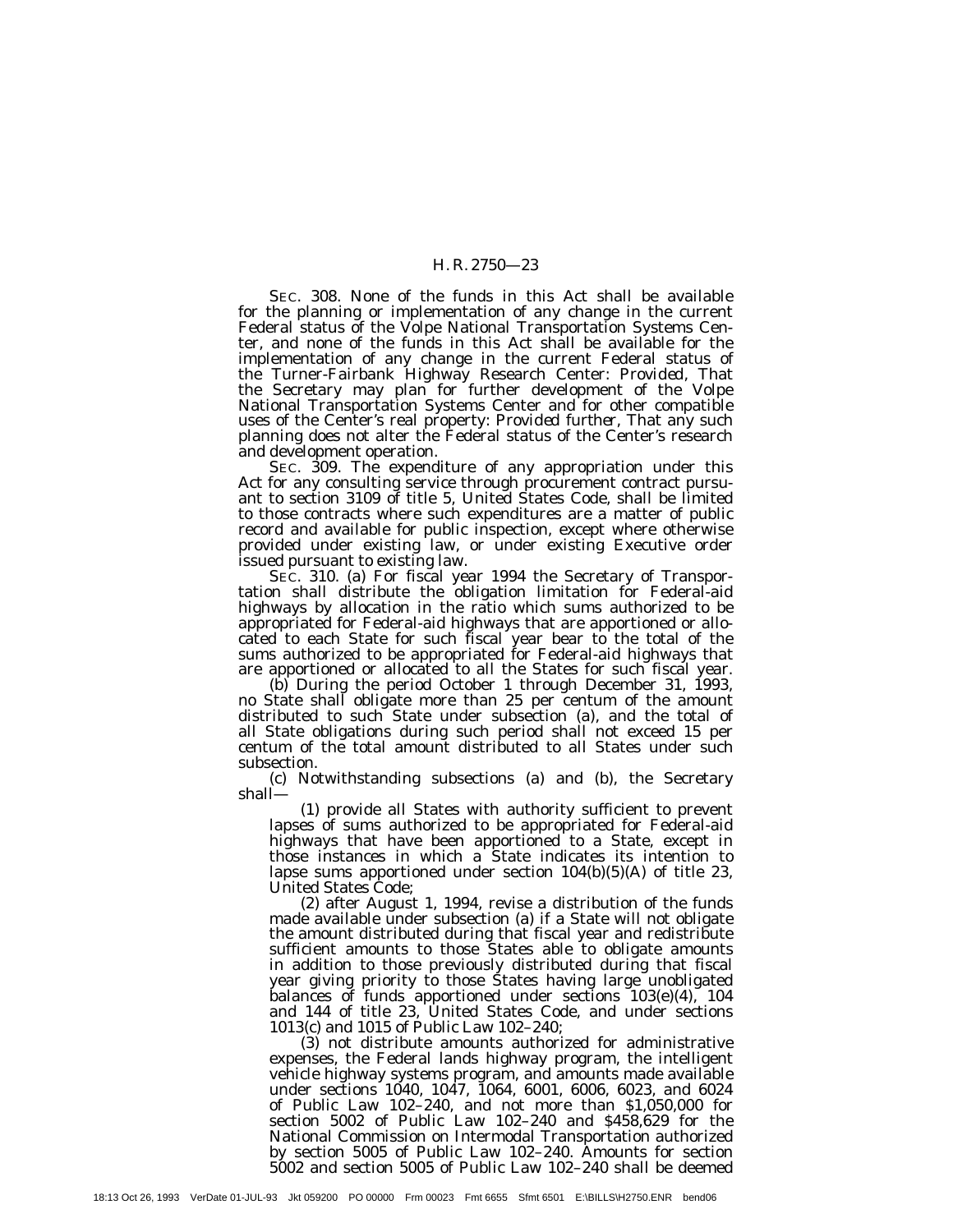necessary for administration under section 104(a) of title 23, United States Code; and

(4) notwithstanding subsection (a), the Secretary shall withhold from initial distribution the fiscal year 1994 Federalaid highways obligation limitation set aside for Interstate Construction Discretionary projects: *Provided,* That the Secretary shall distribute only after August 1, 1994, such obligation limitation withheld in accordance with this section to those States receiving Interstate Discretionary allocations.

(d) During the period October 1 through December 31, 1993, the aggregate amount of obligations under section 157 of title 23, United States Code, for projects covered under section 147 of the Surface Transportation Assistance Act of 1978, section 9 of the Federal-Aid Highway Act of 1981, sections 131(b), 131(j), and 404 of Public Law 97–424, sections 1061, 1103 through 1109, 4008, and 6023(b)(8) and 6023(b)(10) of Public Law 102–240, and for projects authorized by Public Law 99–500 and Public Law 100– 17, shall not exceed \$302,551,350.

(e) During the period August 2 through September 30, 1994, the aggregate amount which may be obligated by all States pursuant to paragraph (d) shall not exceed 2.5 percent of the aggregate amount of funds apportioned or allocated to all States—

(1) under sections 104 and 144 of title 23, United States Code, and 1013(c) and 1015 of Public Law 102–240, and

(2) for highway assistance projects under section 103(e)(4) of title 23, United States Code,

which would not be obligated in fiscal year 1994 if the total amount of the obligation limitation provided for such fiscal year in this Act were utilized.

(f) Paragraph (e) shall not apply to any State which on or after August 1, 1994, has the amount distributed to such State under paragraph (a) for fiscal year 1994 reduced under paragraph  $(c)(2)$ 

SEC. 311. None of the funds in this Act shall be available for salaries and expenses of more than one hundred and ten political and Presidential appointees in the Department of Transportation: *Provided*, That none of the personnel covered by this provision may be assigned on temporary detail outside the Department of Transportation.

SEC. 312. Not to exceed \$1,500,000 of the funds provided in this Act for the Department of Transportation shall be available for the necessary expenses of advisory committees.

SEC. 313. The limitation on obligations for the programs of the Federal Transit Administration shall not apply to any authority under section 21 of the Federal Transit Act, previously made available for obligation, or to any other authority previously made available for obligation under the Discretionary Grants program.

SEC. 314. None of the funds in this Act shall be available for the construction of, or any other costs related to, the Central Automated Transit System (Downtown People Mover) in Detroit, Michigan.

SEC. 315. None of the funds in this Act shall be used to implement section 404 of title 23, United States Code.

SEC. 316. The Secretary of Transportation is authorized to transfer funds appropriated for any office of the Office of the Secretary to any other office of the Office of the Secretary: *Provided,* That no appropriation shall be increased or decreased by more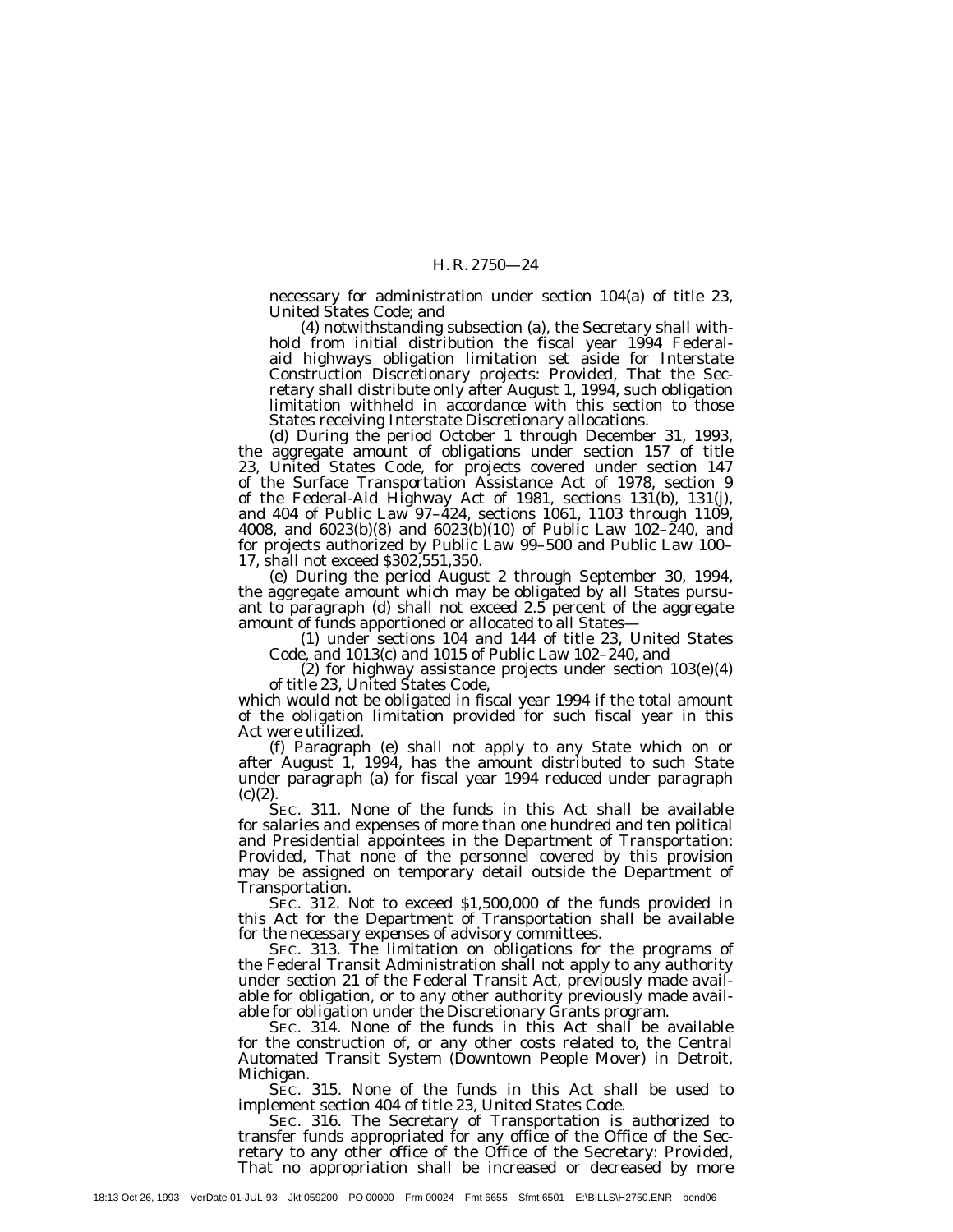than 12 per centum by all such transfers: *Provided further,* That any such transfer shall be submitted for approval to the House and Senate Committees on Appropriations.

SEC. 317. Such sums as may be necessary for fiscal year 1994 pay raises for programs funded in this Act shall be absorbed within the levels appropriated in this Act.

SEC. 318. None of the funds in this Act shall be available to plan, finalize, or implement regulations that would establish a vessel traffic safety fairway less than five miles wide between the Santa Barbara Traffic Separation Scheme and the San Francisco Traffic Separation Scheme.

SEC. 319. Notwithstanding any other provision of law, airports may transfer, without consideration, to the Federal Aviation Administration instrument landing systems (along with associated approach lighting equipment and runway visual range equipment) which conform to Federal Aviation Administration design and performance specifications, the purchase of which was assisted by a Federal airport aid program, airport development aid program or airport improvement program grant. The Federal Aviation Administration shall accept such equipment, which shall thereafter be operated and maintained by the Federal Aviation Administration in accordance with agency criteria.

SEC. 320. None of the funds made available in this Act may be used by the Federal Aviation Administration for a new national weather graphics system.

SEC. 321. None of the funds in this Act shall be available to award a multiyear contract for production end items that (1) includes economic order quantity or long lead time material procurement in excess of \$10,000,000 in any one year of the contract or (2) includes a cancellation charge greater than \$10,000,000 which at the time of obligation has not been appropriated to the limits of the government's liability or (3) includes a requirement that permits performance under the contract during the second and subsequent years of the contract without conditioning such performance upon the appropriation of funds: *Provided,* That this limitation does not apply to a contract in which the Federal Government incurs no financial liability from not buying additional systems, subsystems, or components beyond the basic contract requirements.

SEC. 322. None of the funds provided in this Act shall be made available for planning and executing a passenger manifest program by the Department of Transportation that only applies to United States flag carriers.

SEC. 323. None of the funds in this Act shall be available for the planning or implementation of any change in the current Federal status of the Federal Aviation Administration's flight service stations at Red Bluff Airport in Red Bluff, California, and Tri-City Airport in Bristol, Tennessee.

SEC. 324. Of the funds provided for ''Research, development, test, and evaluation'' in this Act, the Coast Guard shall utilize \$1,000,000 to enter into a grant agreement with the International Oceanographic Foundation, Inc. for research activities at the South Florida oil spill research center.

SEC. 325. None of the funds made available in this Act may be used to implement, administer, or enforce the provisions of section 1038(d) of Public Law 102–240.

SEC. 326. Notwithstanding any other provision of law, and except for fixed guideway modernization projects, funds made avail-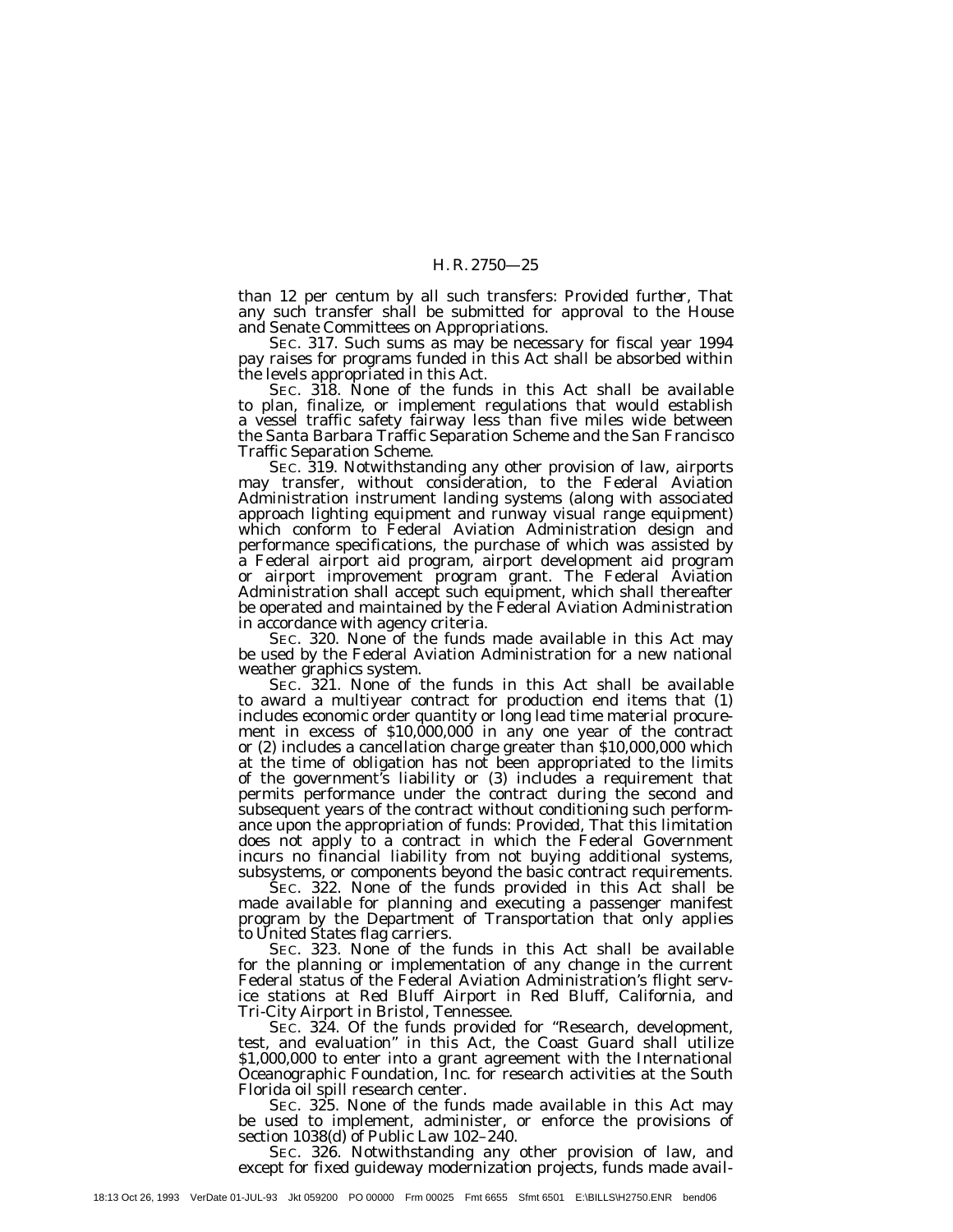able by this Act or previous Acts under ''Federal Transit Administration, Discretionary Grants'' for projects specified in this Act or previous Acts or identified in reports accompanying this Act or previous Acts not obligated by September 30, 1996, shall be made available for other projects under section 3 of the Federal Transit Act, as amended.

SEC. 327. Funds appropriated in Public Laws 101–516, 102– 143, and 102–388 for a structure to replace the bridge over the 17th Street Causeway in Fort Lauderdale, Florida, may be used either for a replacement bridge or a tunnel.

SEC. 328. None of the funds provided by this Act shall be made available to any State, municipality or subdivision thereof that diverts revenue generated by a public airport in violation of the provisions of the Airport and Airway Improvement Act of 1982, as amended.

SEC. 329. None of the funds in this Act shall be available to implement or enforce regulations that would result in the withdrawal of a slot from an air carrier at O'Hare International Airport under section 93.223 of title 14 of the Code of Federal Regulations in excess of the total slots withdrawn from that air carrier as of October 31, 1993 if such additional slot is to be allocated to an air carrier or foreign air carrier under section 93.217 of title 14 of the Code of Federal Regulations.

SEC. 330. None of the funds in this Act may be used for the planning, design or construction of an additional air carrier runway at Tulsa International Airport.

SEC. 331. None of the funds made available by this Act may be obligated or expended to design, construct, erect, modify or otherwise place any sign in any State relating to any speed limit, distance, or other measurement on any highway if such sign establishes such speed limit, distance, or other measurement using the metric system.

SEC. 332. None of the funds made available in this Act may be expended by an entity unless the entity agrees that in expending the funds the entity will comply with sections 2 through 4 of the Act of March 3, 1933 (41 U.S.C. 10a–10c; popularly known as the ''Buy American Act'').

SEC. 333. None of the funds provided by this Act shall be made available for any airport development project, or projects, proposed in any grant application submitted in accordance with title V of Public Law 97–248 (96 Stat. 671; 49 U.S.C. App. 2201 et seq.) to any public agency, public authority, or public airport that imposes a fee for any passenger enplaning at the airport in any instance where the passenger did not pay for the air transportation which resulted in such enplanement, including any case in which the passenger obtained the ticket for the air transportation with a frequent flyer award coupon.

SEC. 334. Notwithstanding any other provisions of law, tolls collected for motor vehicles on any bridge connecting the boroughs of Brooklyn, New York, and Staten Island, New York, shall continue to be collected for only those vehicles exiting from such bridge in Staten Island.

SEC. 335. None of the funds provided in this Act shall be used to remote radar coverage from the Roswell, New Mexico, airport unless the Federal Aviation Administration shows a significant cost savings by remote radar coverage based upon a cost study applying (1) actual personnel staffing levels used at com-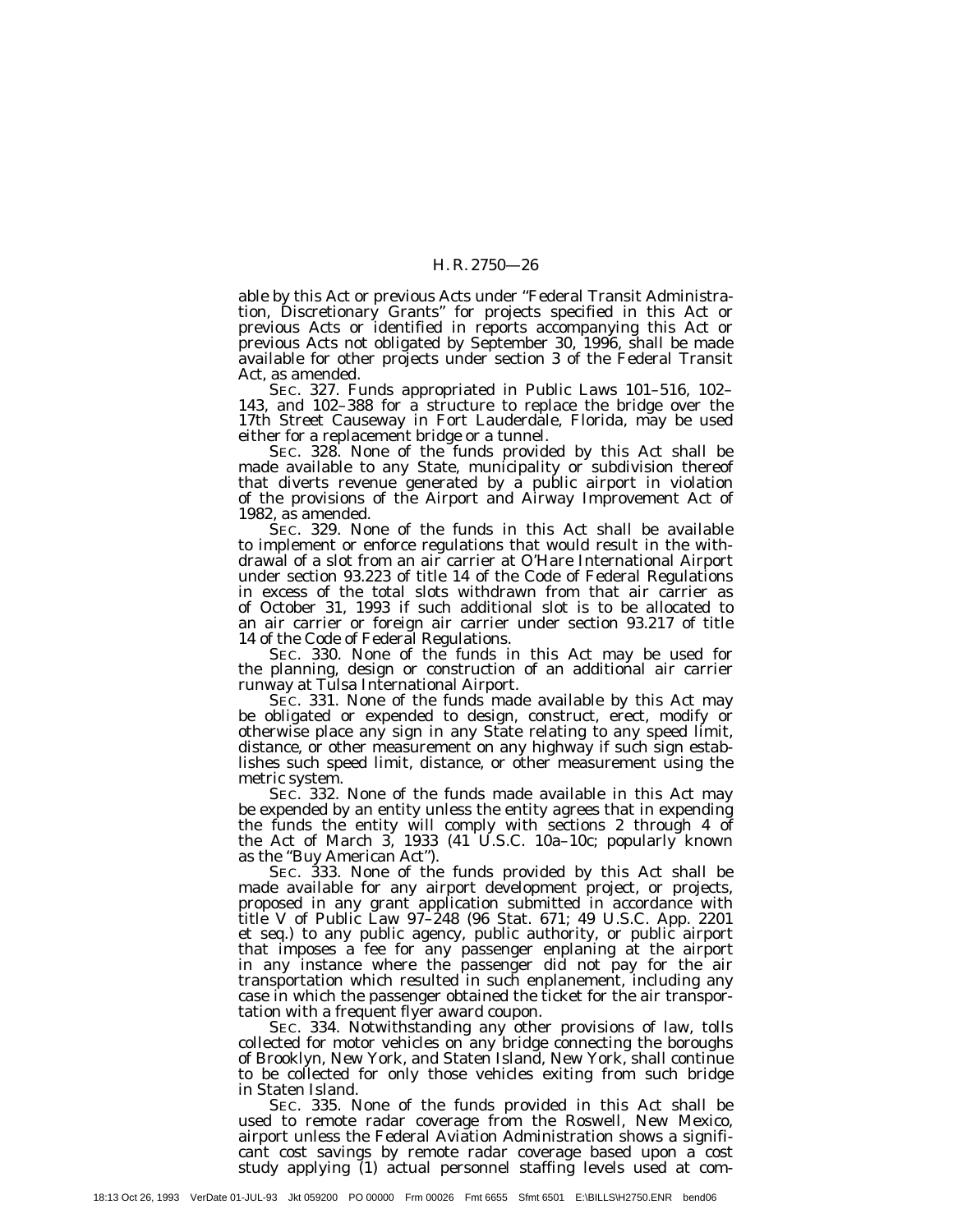parable facilities, and (2) the actual equipment costs based on integration with existing systems rather than acquisition of wholly redundant systems. The Federal Aviation Administration will report back to the House and Senate Committees on Appropriations with an appropriate study not later than December 31, 1993.

SEC. 336. Monies previously appropriated for the Chattanooga fixed rail project out of the section 3 ''New Construction'' account shall be made available for the Chattanooga electric vehicle project through the ''Bus and Bus Facilities'' account.

SEC. 337. Funds previously appropriated for Project Breakeven in Portland, Oregon, may, upon application by Tri-Met to the Federal Transit Administration, be expended on the Westside Light Rail Project in the Portland metropolitan region.

SEC. 338. The Administrator of the Federal Aviation Administration, pursuant to the Federal Aviation Administration's participation in the National Implementation Plan for the Modernization and Associated Restructuring of the National Weather Service, shall install seven standard Federal Aviation Administration redundant configuration NEXRAD radar systems, to provide coverage to each of the following areas in Alaska: Anchorage; Sitka; King Salmon; Middleton Island; Fairbanks; Nome; and Bethel: *Provided,* That the Administrator of the Federal Aviation Administration shall submit a study to the House and Senate Committees on Appropriations on the adequacy and effect on aviation safety of installing fewer than nine NEXRAD systems in Alaska.

SEC. 339. (a) The Secretary of Transportation shall permit the obligation of not to exceed \$4,000,000, apportioned under title 23, United States Code, section 104(b)(5)(B) for the State of Florida for operating expenses of the Tri-County Commuter Rail project in the area of Dade, Broward, and Palm Beach Counties, Florida, during each year that Interstate 95 is under reconstruction in such area.

(b) The Secretary of Transportation shall permit the obligation of not to exceed \$9,000,000, apportioned under title 23, United States Code, section 104(b)(1) for the State of North Carolina for capital improvements for their Rail Impact project in the Interstate 40/85 corridor from Raleigh to Charlotte during reconstruction of Interstate 40/85.

SEC. 340. None of the funds appropriated by this Act shall be available for use for closing or otherwise reducing the services of any flight service station in the State of Alaska in operation on the date of the enactment of this Act, until after the expiration of the 90-day period following the date that the Secretary of Transportation has reported to Congress regarding the effects on safety of the flight service station closing and reduction in services plan being carried out by the Federal Aviation Administration in the State of Alaska on the date immediately preceding the date of the enactment of this Act. Such report shall be submitted no later than 90 days after enactment of this Act.

SEC. 341. If any State or local interest, within one year following the date of the enactment of this Act, can demonstrate to the satisfaction of the National Railroad Passenger Corporation that such State or local interest can cover any potential operating losses including the cost of equipment depreciation, or that the National Railroad Passenger Corporation will not incur or absorb any part of operational losses including the cost of equipment depreciation due to the initiation of new State-supported service, the Corporation